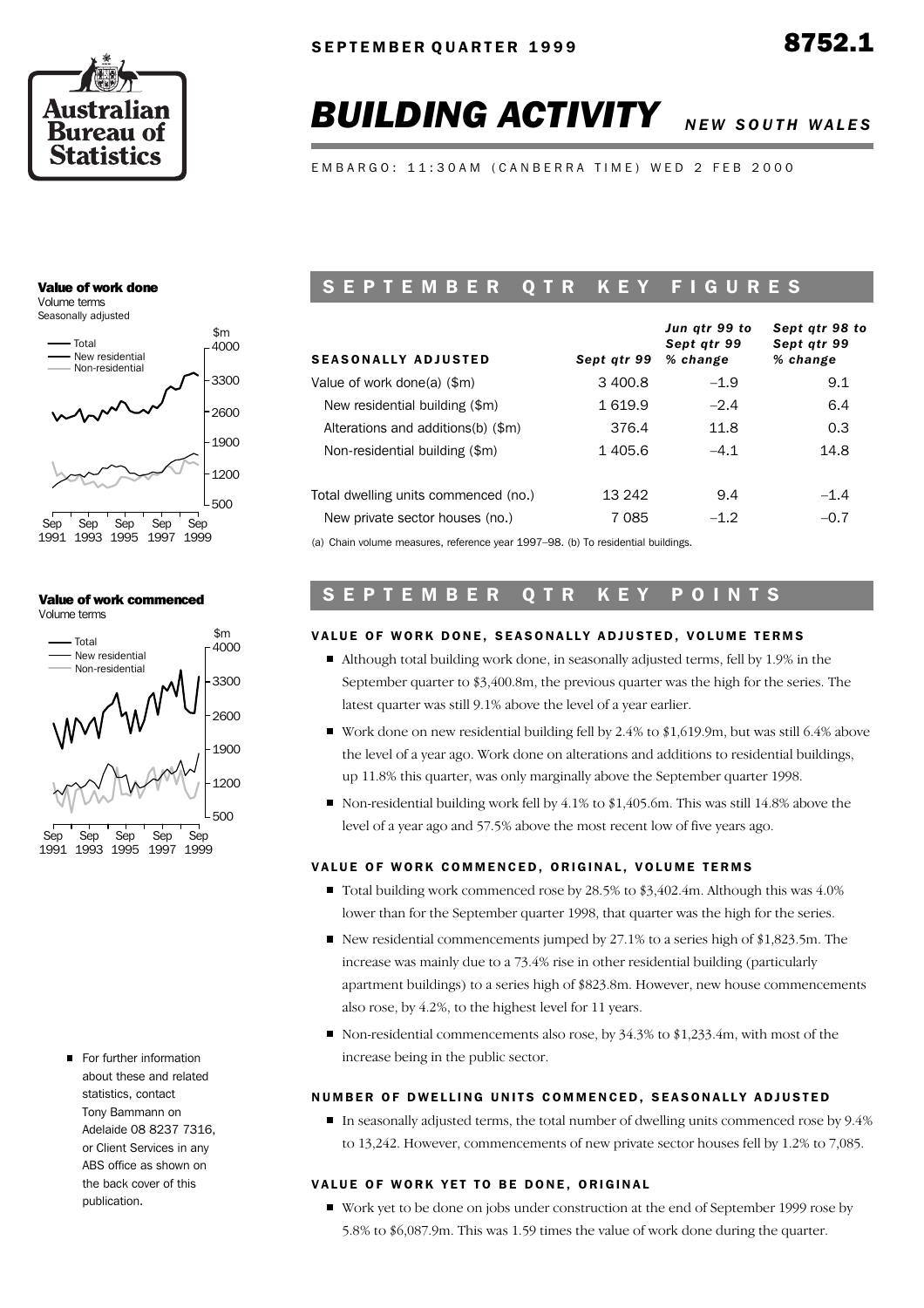|                                     | <b>NOTES</b>                                                                                                                                                                              |                                                                                                                                                     |                                                                              |  |  |  |  |  |  |  |  |
|-------------------------------------|-------------------------------------------------------------------------------------------------------------------------------------------------------------------------------------------|-----------------------------------------------------------------------------------------------------------------------------------------------------|------------------------------------------------------------------------------|--|--|--|--|--|--|--|--|
| FORTHCOMING ISSUES                  | ISSUE (Quarter)<br>December 1999<br>March 2000                                                                                                                                            |                                                                                                                                                     | <b>RELEASE DATE</b><br>3 May 2000<br>2 August 2000                           |  |  |  |  |  |  |  |  |
| CHANGES IN THIS ISSUE               |                                                                                                                                                                                           | There are no changes in this issue.                                                                                                                 |                                                                              |  |  |  |  |  |  |  |  |
| SIGNIFICANT REVISIONS<br>THIS ISSUE |                                                                                                                                                                                           | In original terms, the value of non-residential building work commenced during the<br>June quarter 1999 has been revised upwards by \$42.4m (4.5%). |                                                                              |  |  |  |  |  |  |  |  |
| SYMBOLS AND OTHER<br>USAGES         | Australian Bureau of Statistics<br><b>ABS</b><br>relative standard error<br><b>RSE</b><br><b>SE</b><br>standard error<br>not applicable<br>$\ddot{\phantom{0}}$<br>nil or rounded to zero |                                                                                                                                                     |                                                                              |  |  |  |  |  |  |  |  |
|                                     |                                                                                                                                                                                           | component items and totals.                                                                                                                         | Where figures have been rounded, discrepancies may occur between sums of the |  |  |  |  |  |  |  |  |

Gregory W. Bray Regional Director New South Wales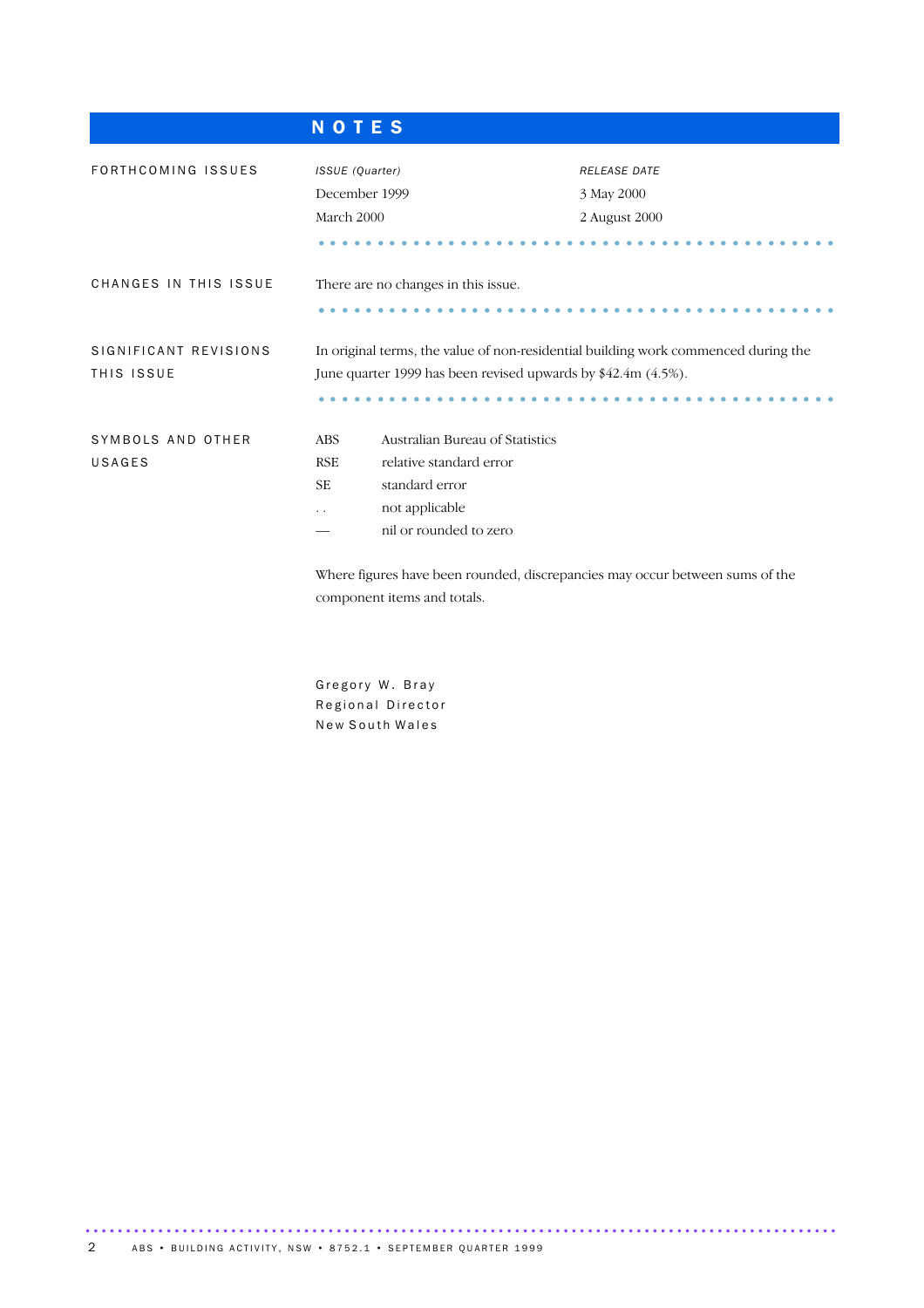## LIST OF TABLES ...............................................................

## Page

| CHAIN VOLUME ESTIMATES    |                |  |
|---------------------------|----------------|--|
|                           | 1              |  |
|                           | 2              |  |
| SEASONALLY ADJUSTED       |                |  |
|                           | 3              |  |
|                           | $\overline{4}$ |  |
| PRIVATE AND PUBLIC SECTOR |                |  |
|                           | 5              |  |
|                           | 6              |  |
|                           | 7              |  |
|                           | 8              |  |
|                           | 9              |  |
|                           | 10             |  |
|                           | 11             |  |
|                           | 12             |  |
|                           | 13             |  |
|                           | 14             |  |
| RELATIVE STANDARD ERRORS  |                |  |
|                           | 15             |  |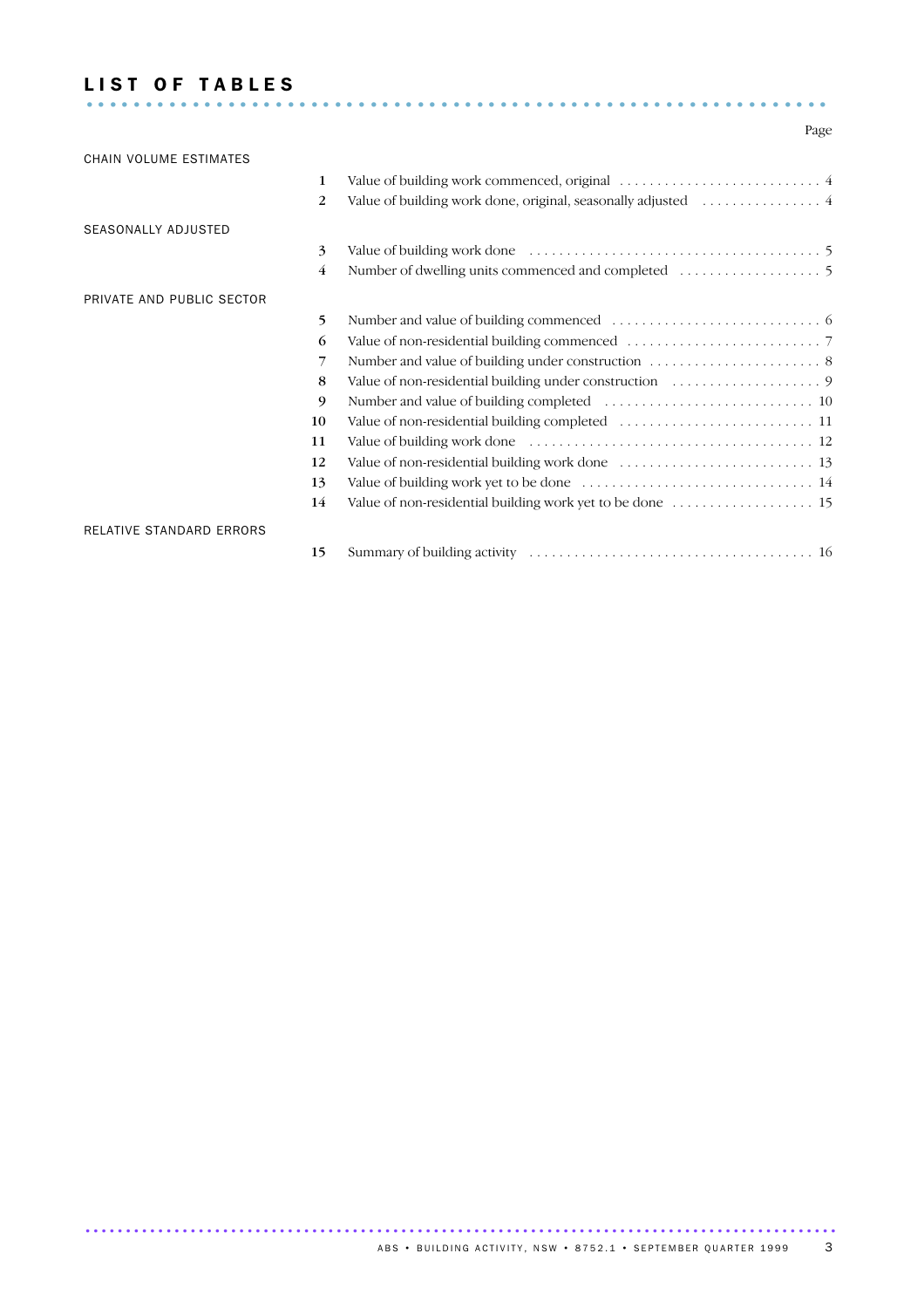|               |         | New residential building      |         | Alterations and                          | Non-residential building |         |                   |  |
|---------------|---------|-------------------------------|---------|------------------------------------------|--------------------------|---------|-------------------|--|
| Period        | Houses  | Other residential<br>building | Total   | additions to<br>residential<br>buildings | Private<br>sector        | Total   | Total<br>building |  |
| 1996-97       | 2,866.5 | 2,060.5                       | 4,929.9 | 1,115.5                                  | 3,920.8                  | 5,117.1 | 11,152.8          |  |
| 1997-98       | 3,284.5 | 2,479.8                       | 5,764.4 | 1,384.1                                  | 3,834.3                  | 5,471.7 | 12,619.9          |  |
| 1998-99       | 3,660.5 | 2.317.8                       | 5,978.3 | 1.270.2                                  | 3,566.3                  | 4.357.7 | 11,606.3          |  |
| 1998 June qtr | 845.7   | 614.9                         | 1,461.1 | 353.1                                    | 865.2                    | 1,180.2 | 2,995.8           |  |
| Sept. qtr     | 968.9   | 708.5                         | 1,677.4 | 397.3                                    | 1,349.7                  | 1.469.3 | 3,544.0           |  |
| Dec. qtr      | 823.1   | 537.8                         | 1,360.9 | 316.8                                    | 823.8                    | 1.072.7 | 2,750.4           |  |
| 1999 Mar. qtr | 908.7   | 596.3                         | 1.505.0 | 261.0                                    | 642.9                    | 897.5   | 2,663.6           |  |
| June qtr      | 959.8   | 475.2                         | 1,435.0 | 295.1                                    | 749.9                    | 918.2   | 2,648.3           |  |
| Sept. qtr     | 999.6   | 823.8                         | 1,823.5 | 345.5                                    | 836.9                    | 1,233.4 | 3,402.4           |  |

#### **TABLE 1. VALUE OF BUILDING WORK COMMENCED, CHAIN VOLUME MEASURES(a) (\$ million)**

(a) Reference year for chain volume measures is 1997-98. See paragraphs 25 and 26 of the Explanatory Notes.

#### **TABLE 2. VALUE OF BUILDING WORK DONE, CHAIN VOLUME MEASURES(a)**

|               |         |                               | $$$ million $)$            |                                          |                          |         |                   |
|---------------|---------|-------------------------------|----------------------------|------------------------------------------|--------------------------|---------|-------------------|
|               |         | New residential building      |                            | Alterations and                          | Non-residential building |         |                   |
| Period        | Houses  | Other residential<br>building | Total                      | additions to<br>residential<br>buildings | Private<br>sector        | Total   | Total<br>building |
|               |         |                               | ORIGINAL                   |                                          |                          |         |                   |
| 1996-97       | 2,837.5 | 2.018.1                       | 4,856.3                    | 1,101.8                                  | 3,538.9                  | 4,650.5 | 10,604.4          |
| 1997-98       | 3,242.8 | 2,334.1                       | 5,576.9                    | 1,336.5                                  | 4,040.9                  | 5,198.6 | 12,112.0          |
| 1998-99       | 3,526.5 | 2,821.2                       | 6,347.8                    | 1,423.4                                  | 4,425.5                  | 5,638.7 | 13,410.0          |
| 1998 June qtr | 847.7   | 670.0                         | 1,516.7                    | 352.0                                    | 956.5                    | 1,227.0 | 3,098.3           |
| Sept. qtr     | 875.4   | 685.3                         | 1,560.7                    | 384.6                                    | 1,063.4                  | 1,322.9 | 3,268.2           |
| Dec. qtr      | 861.9   | 747.8                         | 1,609.7                    | 364.1                                    | 1,252.4                  | 1,538.9 | 3,512.8           |
| 1999 Mar. qtr | 844.7   | 677.6                         | 1,522.3                    | 340.2                                    | 993.7                    | 1,301.6 | 3,164.1           |
| June qtr      | 944.5   | 710.5                         | 1,655.1                    | 334.5                                    | 1,116.0                  | 1,475.3 | 3,464.9           |
| Sept. qtr     | 964.5   | 697.1                         | 1,661.6                    | 384.9                                    | 1,188.8                  | 1,523.5 | 3,570.0           |
|               |         |                               | <b>SEASONALLY ADJUSTED</b> |                                          |                          |         |                   |
| 1998 June qtr | 849.4   | 672.5                         | 1,517.0                    | 354.8                                    | 987.6                    | 1,216.5 | 3,092.8           |
| Sept. qtr     | 847.3   | 680.9                         | 1,522.7                    | 375.4                                    | 985.3                    | 1,223.9 | 3,116.8           |
| Dec. qtr      | 830.4   | 714.0                         | 1,553.0                    | 332.7                                    | 1,174.1                  | 1,513.6 | 3,398.9           |
| 1999 Mar. qtr | 900.3   | 713.9                         | 1,612.7                    | 378.5                                    | 1,113.7                  | 1,434.9 | 3,427.3           |
| June qtr      | 948.6   | 712.6                         | 1,659.3                    | 336.7                                    | 1,152.4                  | 1,466.4 | 3,466.9           |
| Sept. qtr     | 933.4   | 693.2                         | 1,619.9                    | 376.4                                    | 1,099.7                  | 1,405.6 | 3,400.8           |

.............................................................................................

(a) Reference year for chain volume measures is 1997-98. See paragraphs 25 to 27 of the Explanatory Notes.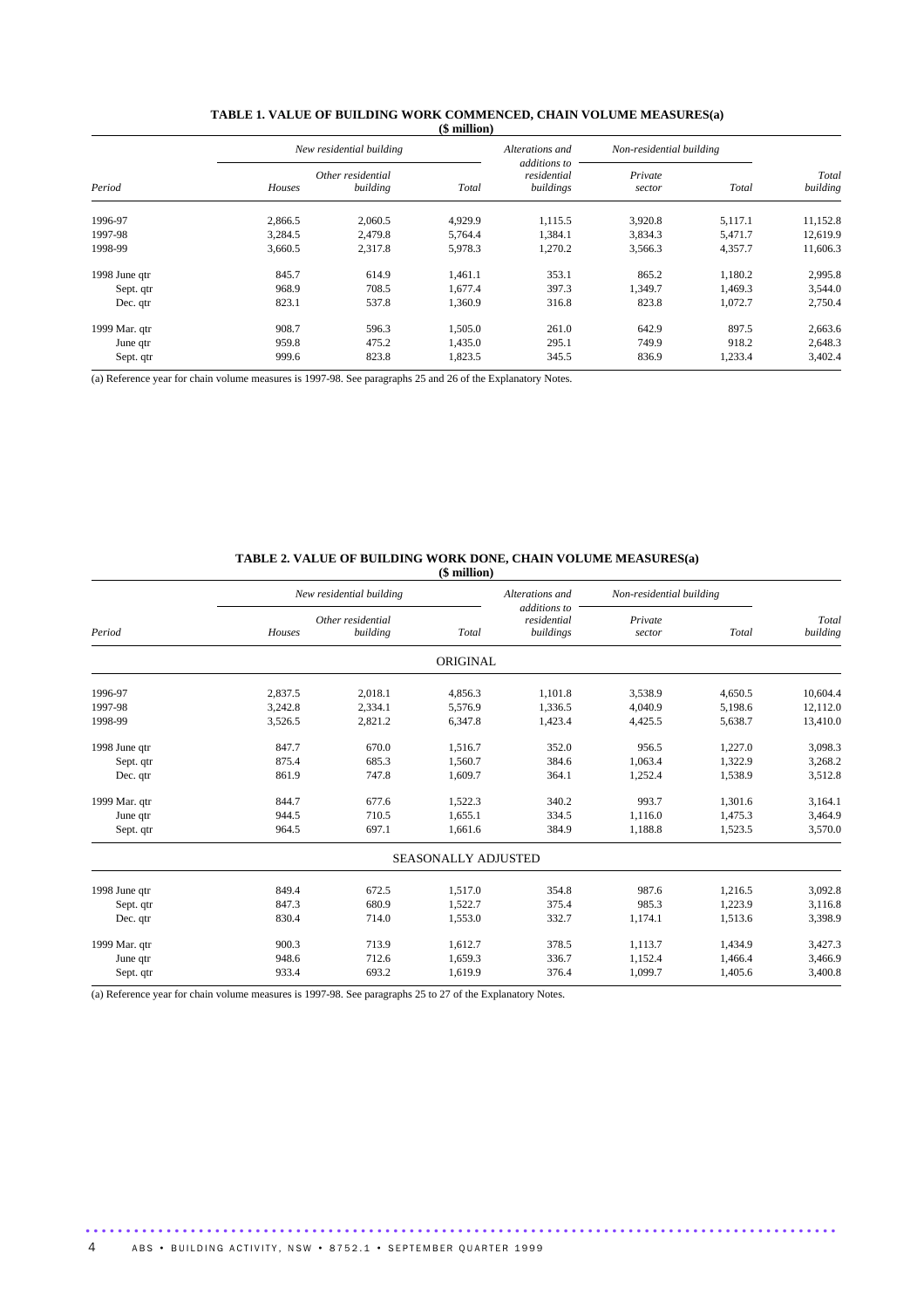|        |          | $1 + 2 - 2 - 3 - 7$                           |                          |                   |         |                          |
|--------|----------|-----------------------------------------------|--------------------------|-------------------|---------|--------------------------|
|        |          |                                               | Alterations and          |                   |         |                          |
| Houses | building | Total                                         | residential<br>buildings | Private<br>sector | Total   | Total<br>building        |
| 853.9  | 688.9    | 1.539.1                                       | 356.5                    | 1,012.4           | 1.248.5 | 3,145.6                  |
| 854.8  | 709.1    | 1,558.6                                       | 379.0                    | 1.022.0           | 1.271.0 | 3,201.4                  |
| 842.3  | 749.7    | 1,601.2                                       | 338.0                    | 1,234.0           | 1,592.9 | 3,528.4                  |
| 918.3  | 761.6    | 1,678.2                                       | 386.8                    | 1,189.9           | 1,535.1 | 3,598.9                  |
| 978.9  | 776.3    | 1.752.6                                       | 348.2                    | 1.244.2           | 1.585.5 | 3,689.7                  |
| 977.2  | 760.4    | 1,731.6                                       | 393.8                    | 1,194.8           | 1.528.4 | 3,649.4                  |
|        |          | New residential building<br>Other residential |                          | additions to      |         | Non-residential building |

#### **TABLE 3. VALUE OF BUILDING WORK DONE: SEASONALLY ADJUSTED SERIES (\$ million)**

## **TABLE 4. NUMBER OF DWELLING UNITS COMMENCED AND COMPLETED: SEASONALLY ADJUSTED SERIES**

| Period        |                   | New houses |           |           | Total dwelling units (includes conversions etc) |           |           |           |  |  |
|---------------|-------------------|------------|-----------|-----------|-------------------------------------------------|-----------|-----------|-----------|--|--|
|               | Private<br>sector |            | Total     |           | Private<br>sector                               |           | Total     |           |  |  |
|               | Commenced         | Completed  | Commenced | Completed | Commenced                                       | Completed | Commenced | Completed |  |  |
| 1998 June qtr | 6,834             | 6,881      | 6,890     | 6,961     | 11,955                                          | 10.916    | 12,262    | 11,194    |  |  |
| Sept. qtr     | 7,137             | 6,517      | 7,348     | 6,571     | 13.110                                          | 10,849    | 13,433    | 11,105    |  |  |
| Dec. qtr      | 6,014             | 6,695      | 6,077     | 6,729     | 10,889                                          | 11,634    | 11,363    | 12,184    |  |  |
| 1999 Mar. qtr | 6,853             | 5,825      | 6,931     | 5,899     | 12,331                                          | 10,879    | 12,863    | 11,285    |  |  |
| June qtr      | 7.174             | 6.969      | 7,212     | 7.056     | 11,903                                          | 12,939    | 12,105    | 13,132    |  |  |
| Sept. qtr     | 7,085             | 6.070      | 7.116     | 6.108     | 13,127                                          | 10,947    | 13,242    | 11,155    |  |  |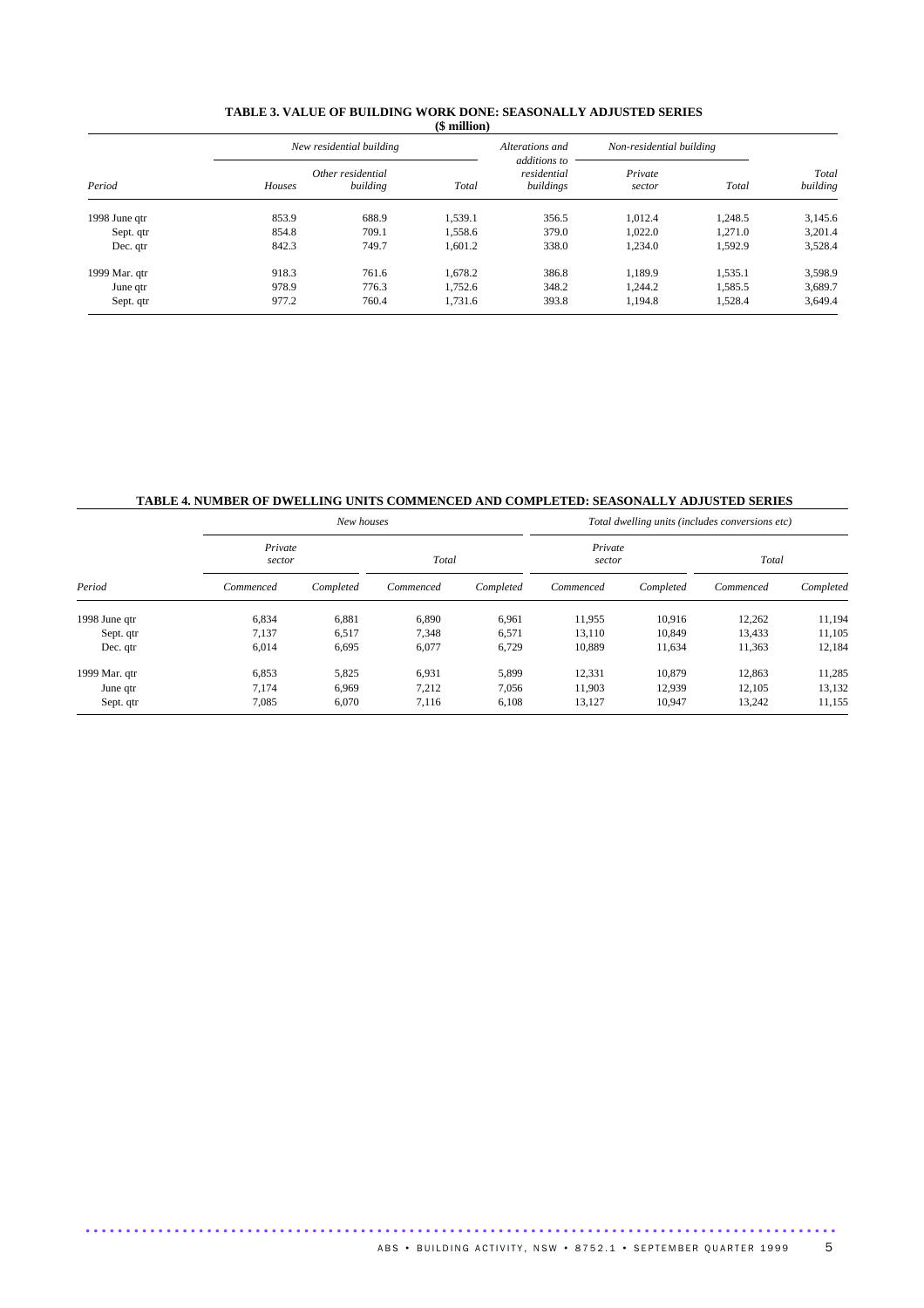|  |  | TABLE 5. NUMBER AND VALUE OF BUILDING COMMENCED: ORIGINAL |
|--|--|-----------------------------------------------------------|
|--|--|-----------------------------------------------------------|

|               |               | Number of dwelling units                |                           |                            | Value (\$m)    |                                         |                                |                                                                          |                                  |                                           |                   |  |
|---------------|---------------|-----------------------------------------|---------------------------|----------------------------|----------------|-----------------------------------------|--------------------------------|--------------------------------------------------------------------------|----------------------------------|-------------------------------------------|-------------------|--|
| Period        | New<br>houses | New<br>other<br>residential<br>building | Con-<br>versions<br>etc.  | Total<br>dwelling<br>units | New<br>houses  | New<br>other<br>residential<br>building | New<br>residential<br>building | <b>Alterations</b><br>and<br>additions<br>to<br>residential<br>buildings | Total<br>residential<br>building | Total<br>non-resi-<br>dential<br>building | Total<br>building |  |
|               |               |                                         |                           |                            | PRIVATE SECTOR |                                         |                                |                                                                          |                                  |                                           |                   |  |
| 1996-97       | 23,180        | 16,878                                  | 1,638                     | 41,696                     | 2,804.9        | 1,796.6                                 | 4,601.5                        | 1,084.3                                                                  | 5,685.7                          | 3,694.0                                   | 9,379.8           |  |
| 1997-98       | 26,585        | 18,681                                  | 1,807                     | 47,073                     | 3,263.5        | 2,377.9                                 | 5,641.4                        | 1,362.1                                                                  | 7,003.5                          | 3,834.3                                   | 10,837.8          |  |
| 1998-99       | 27,155        | 19,673                                  | 1,336                     | 48,164                     | 3,682.8        | 2,398.0                                 | 6,080.7                        | 1,267.4                                                                  | 7,348.1                          | 3,743.9                                   | 11,092.0          |  |
| 1998 June qtr | 6,827         | 4,552                                   | 397                       | 11,776                     | 840.2          | 602.9                                   | 1,443.1                        | 342.4                                                                    | 1,785.5                          | 884.8                                     | 2,670.3           |  |
| Sept. qtr     | 7,252         | 5,461                                   | 399                       | 13,112                     | 956.7          | 705.6                                   | 1,662.3                        | 389.4                                                                    | 2,051.6                          | 1,397.6                                   | 3,449.3           |  |
| Dec. qtr      | 6,181         | 4,785                                   | 479                       | 11,445                     | 826.4          | 555.7                                   | 1,382.0                        | 318.8                                                                    | 1,700.8                          | 863.3                                     | 2,564.1           |  |
| 1999 Mar. qtr | 6,572         | 5,106                                   | 228                       | 11,906                     | 917.1          | 620.7                                   | 1,537.8                        | 261.0                                                                    | 1,798.8                          | 681.1                                     | 2,479.9           |  |
| June qtr      | 7,150         | 4,321                                   | 230                       | 11,701                     | 982.6          | 516.0                                   | 1,498.7                        | 298.2                                                                    | 1,796.9                          | 801.8                                     | 2,598.7           |  |
| Sept. qtr     | 7,190         | 5,736                                   | 191                       | 13,117                     | 1,040.3        | 906.0                                   | 1,946.3                        | 356.1                                                                    | 2,302.4                          | 904.5                                     | 3,206.9           |  |
|               |               |                                         |                           |                            | PUBLIC SECTOR  |                                         |                                |                                                                          |                                  |                                           |                   |  |
| 1996-97       | 205           | 1,803                                   | 29                        | 2,037                      | 22.6           | 147.9                                   | 170.5                          | 13.9                                                                     | 184.5                            | 1,124.8                                   | 1,309.3           |  |
| 1997-98       | 179           | 1,171                                   | 14                        | 1,364                      | 21.0           | 101.8                                   | 122.8                          | 21.9                                                                     | 144.8                            | 1,637.3                                   | 1,782.1           |  |
| 1998-99       | 393           | 1,148                                   | 23                        | 1,564                      | 38.9           | 101.4                                   | 140.3                          | 26.1                                                                     | 166.4                            | 834.4                                     | 1,000.8           |  |
| 1998 June qtr | 75            | 318                                     | $\ensuremath{\mathsf{3}}$ | 396                        | 8.9            | 26.0                                    | 34.9                           | 11.7                                                                     | 46.6                             | 321.6                                     | 368.2             |  |
| Sept. qtr     | 219           | 337                                     | $\tau$                    | 563                        | 18.3           | 28.6                                    | 46.9                           | 10.1                                                                     | 57.0                             | 123.7                                     | 180.7             |  |
| Dec. qtr      | 58            | 225                                     | 9                         | 292                        | 6.7            | 18.6                                    | 25.3                           | 2.6                                                                      | 27.8                             | 260.7                                     | 288.5             |  |
| 1999 Mar. qtr | 61            | 358                                     | $\mathbf{1}$              | 420                        | 7.1            | 34.6                                    | 41.7                           | 4.1                                                                      | 45.8                             | 269.8                                     | 315.6             |  |
| June qtr      | 55            | 228                                     | 6                         | 289                        | 6.8            | 19.7                                    | 26.5                           | 9.3                                                                      | 35.8                             | 180.1                                     | 215.9             |  |
| Sept. qtr     | 38            | 306                                     | 13                        | 357                        | 5.0            | 29.4                                    | 34.3                           | 4.9                                                                      | 39.2                             | 427.8                                     | 467.0             |  |
|               |               |                                         |                           |                            | <b>TOTAL</b>   |                                         |                                |                                                                          |                                  |                                           |                   |  |
| 1996-97       | 23,385        | 18,681                                  | 1,667                     | 43,733                     | 2,827.5        | 1,944.5                                 | 4,772.0                        | 1,098.2                                                                  | 5,870.2                          | 4,818.9                                   | 10,689.1          |  |
| 1997-98       | 26,764        | 19,852                                  | 1,821                     | 48,437                     | 3,284.5        | 2,479.8                                 | 5,764.3                        | 1,384.0                                                                  | 7,148.3                          | 5,471.6                                   | 12,619.9          |  |
| 1998-99       | 27,548        | 20,821                                  | 1,359                     | 49,728                     | 3,721.7        | 2,499.4                                 | 6,221.1                        | 1,293.4                                                                  | 7,514.5                          | 4,578.3                                   | 12,092.9          |  |
| 1998 June qtr | 6,902         | 4,870                                   | 400                       | 12,172                     | 849.1          | 628.9                                   | 1,478.0                        | 354.1                                                                    | 1,832.1                          | 1,206.4                                   | 3,038.5           |  |
| Sept. qtr     | 7,471         | 5,798                                   | 406                       | 13,675                     | 975.0          | 734.2                                   | 1,709.2                        | 399.5                                                                    | 2,108.6                          | 1,521.4                                   | 3,630.0           |  |
| Dec. qtr      | 6,239         | 5,010                                   | 488                       | 11,737                     | 833.0          | 574.2                                   | 1,407.3                        | 321.4                                                                    | 1,728.6                          | 1,124.0                                   | 2,852.7           |  |
| 1999 Mar. qtr | 6,633         | 5,464                                   | 229                       | 12,326                     | 924.2          | 655.3                                   | 1,579.5                        | 265.1                                                                    | 1,844.5                          | 951.0                                     | 2,795.5           |  |
| June qtr      | 7,205         | 4,549                                   | 236                       | 11,990                     | 989.4          | 535.7                                   | 1,525.2                        | 307.6                                                                    | 1,832.7                          | 981.9                                     | 2,814.7           |  |
| Sept. qtr     | 7,228         | 6,042                                   | 204                       | 13,474                     | 1,045.2        | 935.4                                   | 1,980.6                        | 361.0                                                                    | 2,341.6                          | 1,332.3                                   | 3,673.9           |  |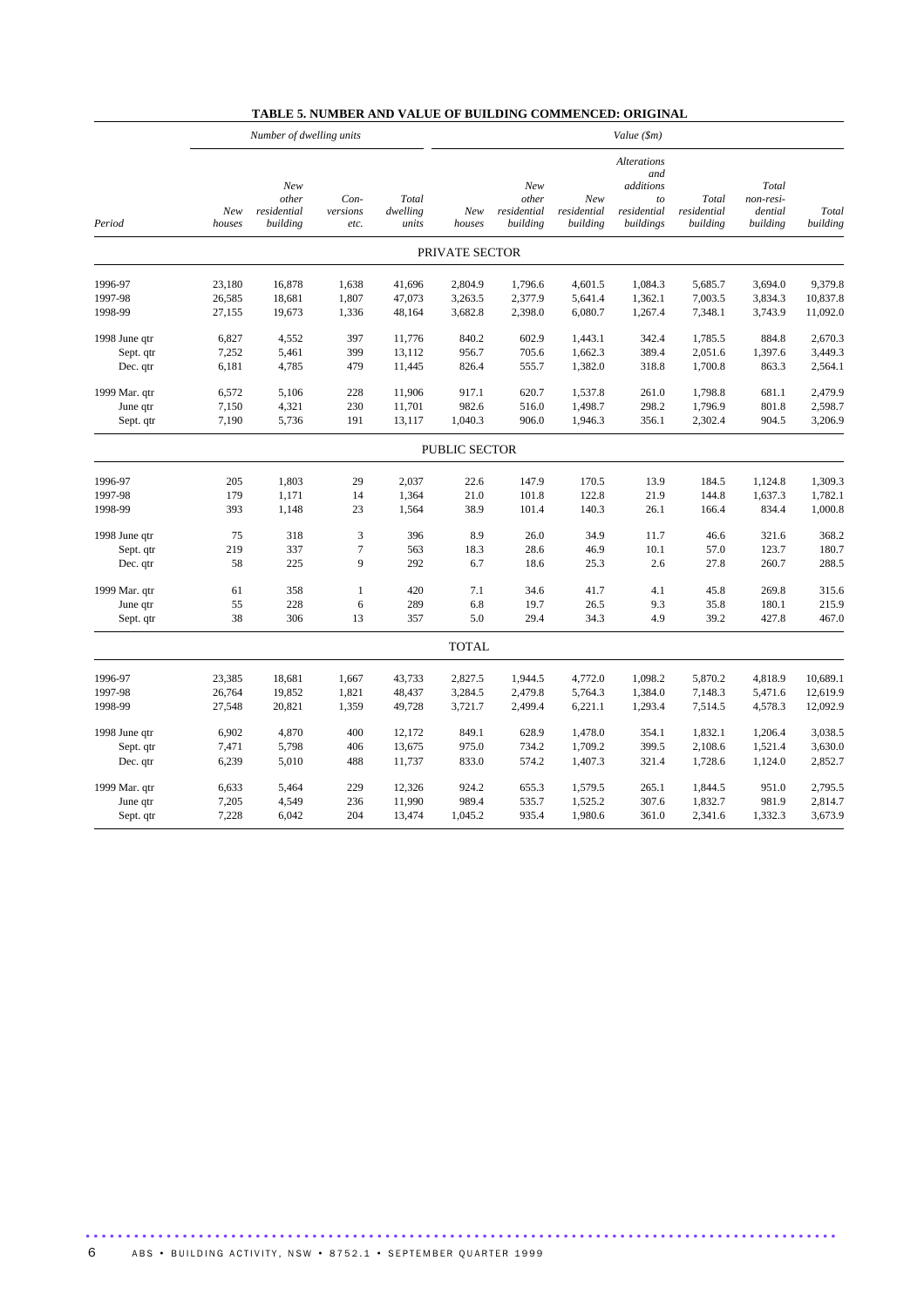#### **TABLE 6. VALUE OF NON-RESIDENTIAL BUILDING COMMENCED: ORIGINAL (\$ million)**

|               |        |              |           |                |                |                      |                          |       |                                 |         | Total                |
|---------------|--------|--------------|-----------|----------------|----------------|----------------------|--------------------------|-------|---------------------------------|---------|----------------------|
|               | Hotels |              |           |                | Other          |                      |                          |       | Entertain-                      | Miscel- | non-resi-<br>dential |
| Period        | etc.   | <b>Shops</b> | Factories | <b>Offices</b> | business       | premises Educational | Religious                |       | ment and<br>Health recreational | laneous | building             |
|               |        |              |           |                | PRIVATE SECTOR |                      |                          |       |                                 |         |                      |
| 1996-97       | 299.2  | 571.2        | 424.6     | 944.8          | 475.9          | 133.1                | 37.3                     | 133.6 | 598.9                           | 75.5    | 3.694.0              |
| 1997-98       | 545.7  | 604.2        | 325.9     | 1,200.9        | 542.3          | 156.8                | 19.1                     | 121.5 | 234.4                           | 83.4    | 3,834.3              |
| 1998-99       | 382.8  | 820.0        | 307.8     | 1,054.5        | 549.5          | 127.8                | 53.0                     | 141.8 | 262.4                           | 44.2    | 3,743.9              |
| 1998 June qtr | 63.3   | 125.6        | 62.2      | 336.3          | 123.7          | 49.3                 | 4.6                      | 39.1  | 50.5                            | 30.2    | 884.8                |
| Sept. qtr     | 201.5  | 260.3        | 83.2      | 537.8          | 150.1          | 33.5                 | 15.8                     | 17.1  | 83.3                            | 15.1    | 1,397.6              |
| Dec. qtr      | 74.0   | 253.3        | 89.1      | 164.3          | 156.8          | 26.0                 | 9.8                      | 18.8  | 58.1                            | 13.1    | 863.3                |
| 1999 Mar. qtr | 32.6   | 147.8        | 56.4      | 130.6          | 123.9          | 37.8                 | 16.3                     | 58.2  | 71.9                            | 5.6     | 681.1                |
| June qtr      | 74.7   | 158.7        | 79.1      | 221.9          | 118.7          | 30.5                 | 11.1                     | 47.7  | 49.1                            | 10.4    | 801.8                |
| Sept. qtr     | 61.9   | 283.9        | 79.5      | 140.3          | 123.3          | 51.7                 | 16.0                     | 48.6  | 87.3                            | 12.1    | 904.5                |
|               |        |              |           |                | PUBLIC SECTOR  |                      |                          |       |                                 |         |                      |
| 1996-97       | 5.4    | 61.7         | 25.3      | 142.4          | 210.0          | 279.8                | 0.1                      | 142.5 | 195.8                           | 62.0    | 1,124.8              |
| 1997-98       | 0.9    | 8.9          | 4.9       | 108.8          | 506.9          | 292.4                | 0.1                      | 237.6 | 370.7                           | 106.1   | 1,637.3              |
| 1998-99       | 11.8   | 4.6          | 3.3       | 72.1           | 121.1          | 246.4                | $\qquad \qquad -$        | 158.0 | 149.6                           | 67.6    | 834.4                |
| 1998 June qtr | 0.2    | 0.4          | 3.5       | 23.9           | 25.9           | 92.0                 | -                        | 108.5 | 12.3                            | 54.9    | 321.6                |
| Sept. qtr     |        | 2.0          | 1.7       | 10.5           | 5.5            | 39.1                 | $\overline{\phantom{0}}$ | 17.7  | 31.1                            | 16.1    | 123.7                |
| Dec. qtr      | 0.7    | 1.4          | 1.4       | 13.5           | 32.1           | 68.8                 |                          | 39.9  | 73.4                            | 29.5    | 260.7                |
| 1999 Mar. qtr | 11.0   | 0.2          | 0.2       | 21.7           | 64.9           | 88.3                 |                          | 32.9  | 38.4                            | 12.3    | 269.8                |
| June qtr      | 0.1    | 1.0          |           | 26.3           | 18.6           | 50.3                 |                          | 67.5  | 6.7                             | 9.7     | 180.1                |
| Sept. qtr     | 0.2    | 2.5          | 0.3       | 44.9           | 64.7           | 60.0                 |                          | 138.6 | 75.1                            | 41.6    | 427.8                |
|               |        |              |           |                | <b>TOTAL</b>   |                      |                          |       |                                 |         |                      |
| 1996-97       | 304.5  | 632.9        | 449.9     | 1,087.1        | 685.9          | 412.9                | 37.3                     | 276.1 | 794.7                           | 137.5   | 4,818.9              |
| 1997-98       | 546.6  | 613.1        | 330.9     | 1,309.7        | 1,049.3        | 449.2                | 19.2                     | 359.2 | 605.1                           | 189.5   | 5,471.6              |
| 1998-99       | 394.6  | 824.6        | 311.1     | 1,126.6        | 670.7          | 374.2                | 53.0                     | 299.9 | 411.9                           | 111.8   | 4,578.3              |
| 1998 June qtr | 63.5   | 126.1        | 65.7      | 360.3          | 149.5          | 141.3                | 4.6                      | 147.6 | 62.8                            | 85.1    | 1,206.4              |
| Sept. qtr     | 201.5  | 262.3        | 84.9      | 548.3          | 155.6          | 72.5                 | 15.8                     | 34.8  | 114.4                           | 31.2    | 1,521.4              |
| Dec. qtr      | 74.7   | 254.7        | 90.5      | 177.8          | 189.0          | 94.8                 | 9.8                      | 58.7  | 131.4                           | 42.6    | 1,124.0              |
| 1999 Mar. qtr | 43.6   | 148.0        | 56.5      | 152.3          | 188.8          | 126.1                | 16.3                     | 91.1  | 110.3                           | 17.9    | 951.0                |
| June qtr      | 74.7   | 159.7        | 79.1      | 248.2          | 137.2          | 80.7                 | 11.1                     | 115.3 | 55.8                            | 20.1    | 981.9                |
| Sept. qtr     | 62.1   | 286.4        | 79.7      | 185.1          | 188.0          | 111.7                | 16.0                     | 187.2 | 162.4                           | 53.7    | 1,332.3              |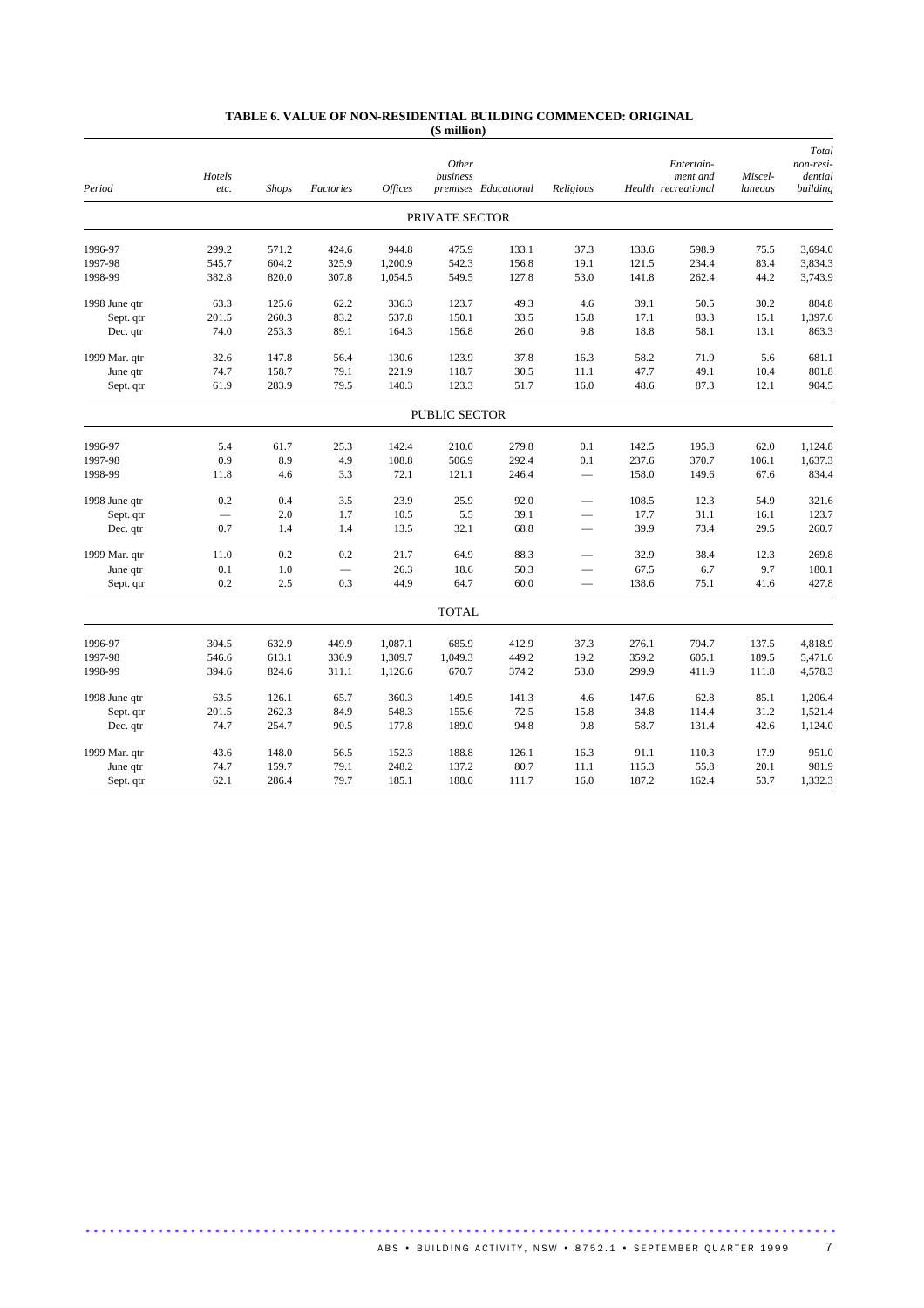|               |               | Number of dwelling units                |                          |                            | Value (\$m)          |                                         |                                |                                                                          |                                  |                                           |                   |
|---------------|---------------|-----------------------------------------|--------------------------|----------------------------|----------------------|-----------------------------------------|--------------------------------|--------------------------------------------------------------------------|----------------------------------|-------------------------------------------|-------------------|
|               | New<br>houses | New<br>other<br>residential<br>building | Con-<br>versions<br>etc. | Total<br>dwelling<br>units | New<br>houses        | New<br>other<br>residential<br>building | New<br>residential<br>building | <b>Alterations</b><br>and<br>additions<br>to<br>residential<br>buildings | Total<br>residential<br>building | Total<br>non-resi-<br>dential<br>building | Total<br>building |
|               |               |                                         |                          |                            | PRIVATE SECTOR       |                                         |                                |                                                                          |                                  |                                           |                   |
| 1996-97       | 10,788        | 15,559                                  | 1,586                    | 27,933                     | 1,475.0              | 2,122.3                                 | 3,597.2                        | 604.7                                                                    | 4,201.9                          | 4,436.2                                   | 8,638.1           |
| 1997-98       | 11,991        | 19,068                                  | 2,133                    | 33,193                     | 1,666.5              | 3,103.2                                 | 4,769.7                        | 851.6                                                                    | 5,621.3                          | 5,415.4                                   | 11,036.7          |
| 1998-99       | 12,708        | 19,358                                  | 1,824                    | 33,890                     | 1,966.0              | 3,113.8                                 | 5,079.9                        | 900.8                                                                    | 5,980.7                          | 5,289.5                                   | 11,270.2          |
| 1998 June qtr | 11,991        | 19,068                                  | 2,133                    | 33,193                     | 1,666.5              | 3,103.2                                 | 4,769.7                        | 851.6                                                                    | 5,621.3                          | 5,415.4                                   | 11,036.7          |
| Sept. qtr     | 12,667        | 20,232                                  | 2,114                    | 35,013                     | 1,805.3              | 3,287.6                                 | 5,092.9                        | 960.6                                                                    | 6,053.5                          | 6,217.7                                   | 12,271.2          |
| Dec. qtr      | 11,589        | 19,887                                  | 2,449                    | 33,925                     | 1,734.8              | 3,246.7                                 | 4,981.4                        | 949.0                                                                    | 5,930.4                          | 5,772.9                                   | 11,703.3          |
| 1999 Mar. qtr | 12,647        | 21,034                                  | 1,939                    | 35,620                     | 1,899.9              | 3,506.4                                 | 5,406.3                        | 899.7                                                                    | 6,306.0                          | 5,191.7                                   | 11,497.7          |
| June qtr      | 12,708        | 19,358                                  | 1,824                    | 33,890                     | 1,966.0              | 3,113.8                                 | 5,079.9                        | 900.8                                                                    | 5,980.7                          | 5,289.5                                   | 11,270.2          |
| Sept. qtr     | 13,728        | 20,282                                  | 1,741                    | 35,751                     | 2,186.3              | 3,515.4                                 | 5,701.6                        | 944.2                                                                    | 6,645.8                          | 5,449.5                                   | 12,095.4          |
|               |               |                                         |                          |                            | <b>PUBLIC SECTOR</b> |                                         |                                |                                                                          |                                  |                                           |                   |
| 1996-97       | 97            | 766                                     | 6                        | 869                        | 11.3                 | 63.7                                    | 75.0                           | 2.6                                                                      | 77.5                             | 1,181.6                                   | 1,259.1           |
| 1997-98       | 59            | 706                                     | $\mathbf{1}$             | 766                        | 7.1                  | 62.0                                    | 69.1                           | 10.7                                                                     | 79.8                             | 1,611.5                                   | 1,691.3           |
| 1998-99       | 204           | 718                                     | 6                        | 928                        | 16.4                 | 69.3                                    | 85.7                           | 11.6                                                                     | 97.3                             | 1,701.9                                   | 1,799.2           |
| 1998 June qtr | 59            | 706                                     | $\mathbf{1}$             | 766                        | 7.1                  | 62.0                                    | 69.1                           | 10.7                                                                     | 79.8                             | 1,611.5                                   | 1,691.3           |
| Sept. qtr     | 226           | 729                                     | 8                        | 963                        | 20.0                 | 65.0                                    | 85.0                           | 13.9                                                                     | 98.9                             | 1,452.5                                   | 1,551.4           |
| Dec. qtr      | 227           | 622                                     | 11                       | 860                        | 19.6                 | 57.4                                    | 77.1                           | 10.2                                                                     | 87.2                             | 1,547.8                                   | 1,635.0           |
| 1999 Mar. qtr | 230           | 687                                     | $\mathbf{1}$             | 918                        | 19.4                 | 66.3                                    | 85.7                           | 5.4                                                                      | 91.1                             | 1,651.3                                   | 1,742.4           |
| June qtr      | 204           | 718                                     | $\sqrt{6}$               | 928                        | 16.4                 | 69.3                                    | 85.7                           | 11.6                                                                     | 97.3                             | 1,701.9                                   | 1,799.2           |
| Sept. qtr     | 207           | 776                                     | 5                        | 988                        | 17.0                 | 73.5                                    | 90.5                           | 7.8                                                                      | 98.3                             | 1,652.7                                   | 1,751.0           |
|               |               |                                         |                          |                            | <b>TOTAL</b>         |                                         |                                |                                                                          |                                  |                                           |                   |
| 1996-97       | 10,885        | 16,325                                  | 1,592                    | 28,802                     | 1,486.2              | 2,186.0                                 | 3,672.2                        | 607.3                                                                    | 4,279.5                          | 5,617.8                                   | 9,897.2           |
| 1997-98       | 12,050        | 19,774                                  | 2,134                    | 33,959                     | 1,673.6              | 3,165.2                                 | 4,838.9                        | 862.3                                                                    | 5,701.1                          | 7,026.9                                   | 12,728.1          |
| 1998-99       | 12,912        | 20,076                                  | 1,830                    | 34,818                     | 1,982.4              | 3,183.1                                 | 5,165.6                        | 912.4                                                                    | 6,078.0                          | 6,991.4                                   | 13,069.4          |
| 1998 June qtr | 12,050        | 19,774                                  | 2,134                    | 33,959                     | 1,673.6              | 3,165.2                                 | 4,838.9                        | 862.3                                                                    | 5,701.1                          | 7,026.9                                   | 12,728.1          |
| Sept. qtr     | 12,893        | 20,961                                  | 2,122                    | 35,976                     | 1,825.3              | 3,352.6                                 | 5,177.9                        | 974.5                                                                    | 6,152.4                          | 7,670.2                                   | 13,822.6          |
| Dec. qtr      | 11,816        | 20,509                                  | 2,460                    | 34,785                     | 1,754.4              | 3,304.1                                 | 5,058.5                        | 959.2                                                                    | 6,017.7                          | 7,320.7                                   | 13,338.4          |
| 1999 Mar. qtr | 12,877        | 21,721                                  | 1,940                    | 36,538                     | 1,919.3              | 3,572.7                                 | 5,492.0                        | 905.1                                                                    | 6,397.0                          | 6,843.0                                   | 13,240.1          |
| June qtr      | 12,912        | 20,076                                  | 1,830                    | 34,818                     | 1,982.4              | 3,183.1                                 | 5,165.6                        | 912.4                                                                    | 6,078.0                          | 6,991.4                                   | 13,069.4          |
| Sept. qtr     | 13,935        | 21,058                                  | 1,746                    | 36,739                     | 2,203.3              | 3,588.9                                 | 5,792.1                        | 952.0                                                                    | 6,744.2                          | 7,102.2                                   | 13,846.3          |

## **TABLE 7. NUMBER AND VALUE OF BUILDING UNDER CONSTRUCTION AT END OF PERIOD: ORIGINAL**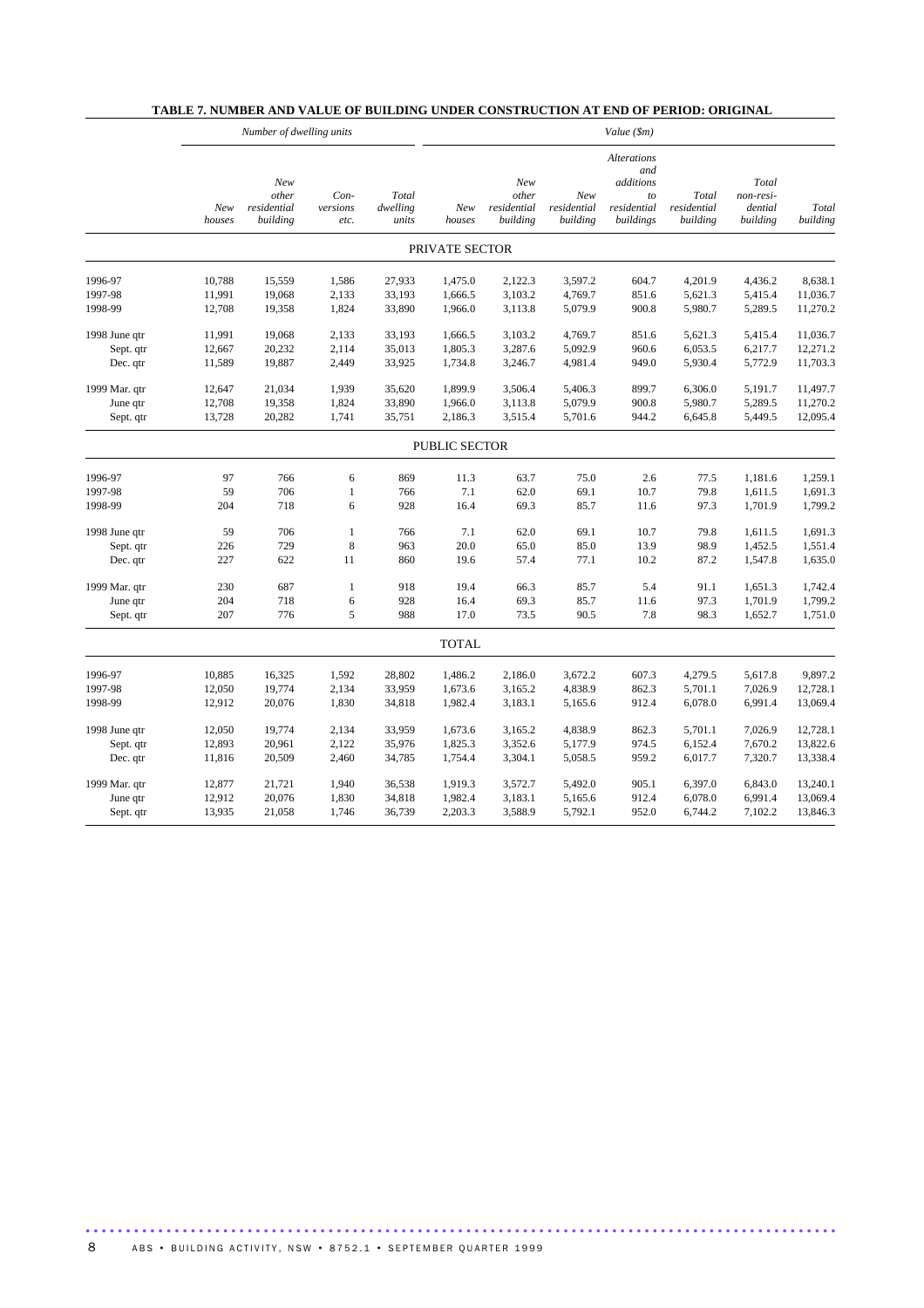|               | Hotels<br>etc. | <b>Shops</b> | Factories | <b>Offices</b> | Other<br>business | premises Educational | Religious                |       | Entertain-<br>ment and<br>Health recreational | Miscel-<br>laneous | Total<br>non-resi-<br>dential<br>building |
|---------------|----------------|--------------|-----------|----------------|-------------------|----------------------|--------------------------|-------|-----------------------------------------------|--------------------|-------------------------------------------|
|               |                |              |           |                | PRIVATE SECTOR    |                      |                          |       |                                               |                    |                                           |
| 1996-97       | 574.2          | 698.3        | 292.1     | 955.7          | 664.5             | 86.1                 | 41.7                     | 117.9 | 929.7                                         | 76.1               | 4,436.2                                   |
| 1997-98       | 844.3          | 816.8        | 182.2     | 1,746.2        | 781.3             | 117.5                | 19.1                     | 173.6 | 661.9                                         | 72.5               | 5,415.4                                   |
| 1998-99       | 869.9          | 852.1        | 179.5     | 2,008.6        | 672.0             | 126.0                | 51.1                     | 145.7 | 350.2                                         | 34.3               | 5,289.5                                   |
| 1998 June qtr | 844.3          | 816.8        | 182.2     | 1,746.2        | 781.3             | 117.5                | 19.1                     | 173.6 | 661.9                                         | 72.5               | 5,415.4                                   |
| Sept. qtr     | 941.3          | 999.6        | 192.7     | 2,148.7        | 839.7             | 113.9                | 32.8                     | 173.9 | 700.5                                         | 74.7               | 6,217.7                                   |
| Dec. qtr      | 822.5          | 923.4        | 202.0     | 2,131.2        | 622.2             | 115.4                | 35.5                     | 168.3 | 708.0                                         | 44.4               | 5,772.9                                   |
| 1999 Mar. qtr | 881.6          | 868.9        | 180.5     | 1,927.0        | 628.1             | 126.2                | 46.5                     | 183.9 | 308.7                                         | 40.3               | 5,191.7                                   |
| June qtr      | 869.9          | 852.1        | 179.5     | 2,008.6        | 672.0             | 126.0                | 51.1                     | 145.7 | 350.2                                         | 34.3               | 5,289.5                                   |
| Sept. qtr     | 830.0          | 953.6        | 188.0     | 1,989.2        | 665.8             | 148.4                | 54.0                     | 158.8 | 429.0                                         | 32.7               | 5,449.5                                   |
|               |                |              |           |                | PUBLIC SECTOR     |                      |                          |       |                                               |                    |                                           |
| 1996-97       | 5.3            | 63.3         | 2.9       | 85.2           | 207.0             | 262.9                |                          | 281.9 | 161.0                                         | 112.1              | 1,181.6                                   |
| 1997-98       |                | 1.8          | 3.2       | 93.2           | 503.9             | 258.5                |                          | 333.7 | 341.0                                         | 76.1               | 1,611.5                                   |
| 1998-99       | 12.2           | 1.0          | 0.1       | 48.5           | 524.2             | 307.7                | $\qquad \qquad -$        | 317.5 | 419.4                                         | 71.4               | 1,701.9                                   |
| 1998 June qtr |                | 1.8          | 3.2       | 93.2           | 503.9             | 258.5                | $\overline{\phantom{0}}$ | 333.7 | 341.0                                         | 76.1               | 1,611.5                                   |
| Sept. qtr     |                | 2.5          | 1.7       | 61.7           | 486.0             | 247.6                | $\qquad \qquad$          | 241.2 | 330.0                                         | 81.9               | 1,452.5                                   |
| Dec. qtr      | 0.7            | 3.2          | 3.1       | 62.0           | 490.4             | 277.7                |                          | 232.5 | 393.3                                         | 84.8               | 1,547.8                                   |
| 1999 Mar. qtr | 11.7           | 2.0          | 1.7       | 60.0           | 481.9             | 319.0                | $\overline{\phantom{0}}$ | 257.3 | 432.0                                         | 85.7               | 1,651.3                                   |
| June qtr      | 12.2           | 1.0          | 0.1       | 48.5           | 524.2             | 307.7                | $\qquad \qquad$          | 317.5 | 419.4                                         | 71.4               | 1,701.9                                   |
| Sept. qtr     |                | 1.3          | 0.3       | 73.1           | 517.1             | 313.7                | $\overline{\phantom{0}}$ | 464.9 | 215.0                                         | 67.2               | 1,652.7                                   |
|               |                |              |           |                | <b>TOTAL</b>      |                      |                          |       |                                               |                    |                                           |
| 1996-97       | 579.5          | 761.6        | 295.0     | 1,040.9        | 871.5             | 349.0                | 41.7                     | 399.8 | 1,090.6                                       | 188.2              | 5,617.8                                   |
| 1997-98       | 844.3          | 818.7        | 185.4     | 1,839.4        | 1,285.2           | 376.0                | 19.1                     | 507.3 | 1,003.0                                       | 148.6              | 7,026.9                                   |
| 1998-99       | 882.1          | 853.1        | 179.6     | 2,057.1        | 1,196.2           | 433.7                | 51.1                     | 463.2 | 769.6                                         | 105.8              | 6,991.4                                   |
| 1998 June qtr | 844.3          | 818.7        | 185.4     | 1,839.4        | 1,285.2           | 376.0                | 19.1                     | 507.3 | 1,003.0                                       | 148.6              | 7,026.9                                   |
| Sept. qtr     | 941.3          | 1,002.0      | 194.4     | 2,210.4        | 1,325.7           | 361.5                | 32.8                     | 415.0 | 1,030.5                                       | 156.5              | 7,670.2                                   |
| Dec. qtr      | 823.2          | 926.6        | 205.1     | 2,193.2        | 1,112.6           | 393.0                | 35.5                     | 400.8 | 1,101.3                                       | 129.2              | 7,320.7                                   |
| 1999 Mar. qtr | 893.4          | 870.9        | 182.1     | 1,987.0        | 1,110.0           | 445.2                | 46.5                     | 441.3 | 740.8                                         | 126.0              | 6,843.0                                   |
| June qtr      | 882.1          | 853.1        | 179.6     | 2,057.1        | 1,196.2           | 433.7                | 51.1                     | 463.2 | 769.6                                         | 105.8              | 6,991.4                                   |
| Sept. qtr     | 830.0          | 955.0        | 188.4     | 2,062.4        | 1,182.9           | 462.1                | 54.0                     | 623.6 | 644.0                                         | 99.8               | 7,102.2                                   |

## **TABLE 8. VALUE OF NON-RESIDENTIAL BUILDING UNDER CONSTRUCTION AT END OF PERIOD: ORIGINAL (\$ million)**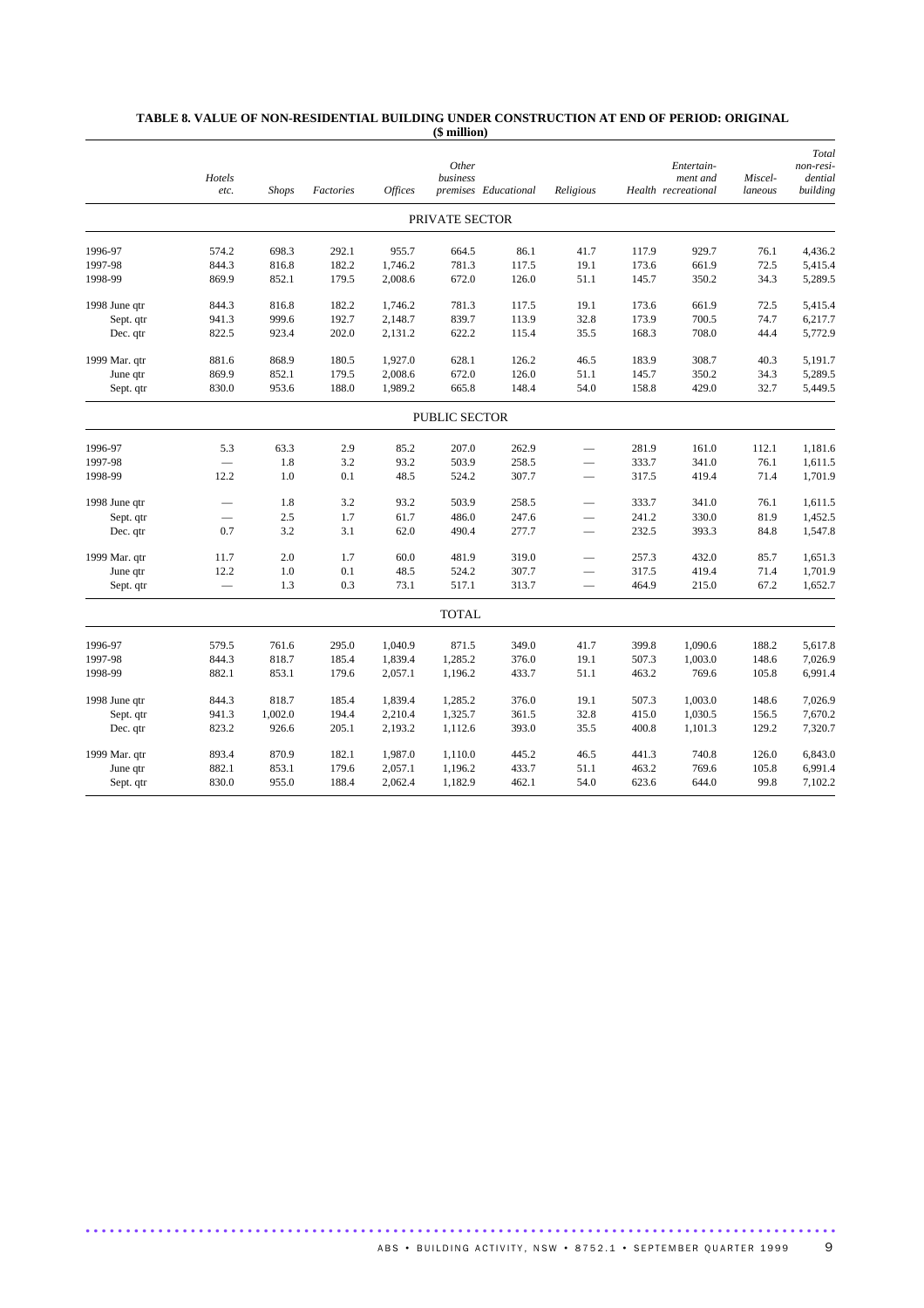## **TABLE 9. NUMBER AND VALUE OF BUILDING COMPLETED: ORIGINAL**

|               | Number of dwelling units |                                         |                          |                            | Value (\$m)    |                                         |                                |                                                                          |                                  |                                           |                   |
|---------------|--------------------------|-----------------------------------------|--------------------------|----------------------------|----------------|-----------------------------------------|--------------------------------|--------------------------------------------------------------------------|----------------------------------|-------------------------------------------|-------------------|
| Period        | New<br>houses            | New<br>other<br>residential<br>building | Con-<br>versions<br>etc. | Total<br>dwelling<br>units | New<br>houses  | New<br>other<br>residential<br>building | New<br>residential<br>building | <b>Alterations</b><br>and<br>additions<br>to<br>residential<br>buildings | Total<br>residential<br>building | Total<br>non-resi-<br>dential<br>building | Total<br>building |
|               |                          |                                         |                          |                            | PRIVATE SECTOR |                                         |                                |                                                                          |                                  |                                           |                   |
| 1996-97       | 23,233                   | 14,835                                  | 895                      | 38,963                     | 2,727.7        | 1,618.6                                 | 4,346.3                        | 1,063.5                                                                  | 5,409.8                          | 2,763.3                                   | 8,173.0           |
| 1997-98       | 25,168                   | 14,659                                  | 1,285                    | 41,112                     | 3,117.1        | 1,657.2                                 | 4,774.3                        | 1,193.8                                                                  | 5,968.0                          | 3,410.0                                   | 9,378.0           |
| 1998-99       | 26,070                   | 18,831                                  | 1,471                    | 46,372                     | 3,401.3        | 2,553.9                                 | 5,955.2                        | 1,281.8                                                                  | 7,237.0                          | 4,197.0                                   | 11,434.0          |
| 1998 June qtr | 6,885                    | 3,812                                   | 284                      | 10,981                     | 838.4          | 431.4                                   | 1,269.8                        | 287.1                                                                    | 1,556.9                          | 868.9                                     | 2,425.9           |
| Sept. qtr     | 6,484                    | 4,065                                   | 418                      | 10,967                     | 824.8          | 536.4                                   | 1,361.2                        | 318.2                                                                    | 1,679.4                          | 605.3                                     | 2,284.7           |
| Dec. qtr      | 7,231                    | 5,128                                   | 143                      | 12,502                     | 910.1          | 624.5                                   | 1,534.6                        | 319.6                                                                    | 1,854.1                          | 1,383.6                                   | 3,237.7           |
| 1999 Mar. qtr | 5,367                    | 3,891                                   | 614                      | 9,872                      | 757.7          | 464.7                                   | 1,222.5                        | 317.6                                                                    | 1,540.0                          | 1,380.6                                   | 2,920.6           |
| June qtr      | 6,988                    | 5,747                                   | 296                      | 13,031                     | 908.7          | 928.3                                   | 1,836.9                        | 326.5                                                                    | 2,163.5                          | 827.5                                     | 2,990.9           |
| Sept. qtr     | 6,026                    | 4,766                                   | 273                      | 11,065                     | 835.2          | 659.2                                   | 1,494.4                        | 367.2                                                                    | 1,861.6                          | 978.7                                     | 2,840.3           |
|               |                          |                                         |                          |                            | PUBLIC SECTOR  |                                         |                                |                                                                          |                                  |                                           |                   |
| 1996-97       | 228                      | 1,944                                   | 24                       | 2,196                      | 25.6           | 153.9                                   | 179.5                          | 13.8                                                                     | 193.3                            | 1,036.4                                   | 1,229.7           |
| 1997-98       | 217                      | 1,231                                   | 19                       | 1,467                      | 24.8           | 103.0                                   | 127.8                          | 13.8                                                                     | 141.6                            | 1,248.6                                   | 1,390.2           |
| 1998-99       | 248                      | 1,136                                   | 18                       | 1,402                      | 29.7           | 93.9                                    | 123.6                          | 25.2                                                                     | 148.8                            | 860.0                                     | 1,008.8           |
| 1998 June qtr | 73                       | 264                                     | 3                        | 340                        | 8.2            | 22.4                                    | 30.6                           | 4.3                                                                      | 34.8                             | 248.1                                     | 282.9             |
| Sept. qtr     | 52                       | 314                                     | $\overline{\phantom{0}}$ | 366                        | 5.7            | 25.5                                    | 31.2                           | 6.9                                                                      | 38.1                             | 289.3                                     | 327.4             |
| Dec. qtr      | 57                       | 332                                     | 6                        | 395                        | 7.1            | 26.2                                    | 33.3                           | 6.3                                                                      | 39.6                             | 189.3                                     | 228.9             |
| 1999 Mar. qtr | 58                       | 293                                     | 11                       | 362                        | 7.0            | 25.6                                    | 32.6                           | 8.9                                                                      | 41.4                             | 185.7                                     | 227.1             |
| June qtr      | 81                       | 197                                     | $\mathbf{1}$             | 279                        | 9.9            | 16.7                                    | 26.6                           | 3.1                                                                      | 29.7                             | 195.7                                     | 225.4             |
| Sept. qtr     | 35                       | 248                                     | 14                       | 297                        | 4.5            | 25.1                                    | 29.6                           | 8.6                                                                      | 38.2                             | 489.2                                     | 527.4             |
|               |                          |                                         |                          |                            | <b>TOTAL</b>   |                                         |                                |                                                                          |                                  |                                           |                   |
| 1996-97       | 23,461                   | 16,779                                  | 919                      | 41,159                     | 2,753.4        | 1,772.4                                 | 4,525.8                        | 1,077.2                                                                  | 5,603.0                          | 3,799.7                                   | 9.402.7           |
| 1997-98       | 25,385                   | 15,890                                  | 1,304                    | 42,579                     | 3,141.8        | 1,760.2                                 | 4,902.1                        | 1,207.6                                                                  | 6,109.6                          | 4,658.6                                   | 10,768.2          |
| 1998-99       | 26,318                   | 19,967                                  | 1,489                    | 47,774                     | 3,431.0        | 2,647.8                                 | 6,078.8                        | 1,307.0                                                                  | 7,385.8                          | 5,057.0                                   | 12,442.8          |
| 1998 June qtr | 6,958                    | 4,076                                   | 287                      | 11,321                     | 846.5          | 453.8                                   | 1,300.4                        | 291.4                                                                    | 1,591.8                          | 1,117.0                                   | 2,708.8           |
| Sept. qtr     | 6,536                    | 4,379                                   | 418                      | 11,333                     | 830.5          | 561.9                                   | 1,392.4                        | 325.1                                                                    | 1,717.5                          | 894.6                                     | 2,612.1           |
| Dec. qtr      | 7,288                    | 5,460                                   | 149                      | 12,897                     | 917.2          | 650.7                                   | 1,567.9                        | 325.8                                                                    | 1,893.7                          | 1,572.9                                   | 3,466.6           |
| 1999 Mar. qtr | 5,425                    | 4,184                                   | 625                      | 10,234                     | 764.7          | 490.3                                   | 1,255.0                        | 326.4                                                                    | 1,581.5                          | 1,566.3                                   | 3,147.7           |
| June qtr      | 7,069                    | 5,944                                   | 297                      | 13,310                     | 918.6          | 944.9                                   | 1,863.5                        | 329.6                                                                    | 2,193.2                          | 1,023.2                                   | 3,216.4           |
| Sept. qtr     | 6,061                    | 5,014                                   | 287                      | 11,362                     | 839.7          | 684.3                                   | 1,524.0                        | 375.8                                                                    | 1,899.8                          | 1,467.9                                   | 3,367.7           |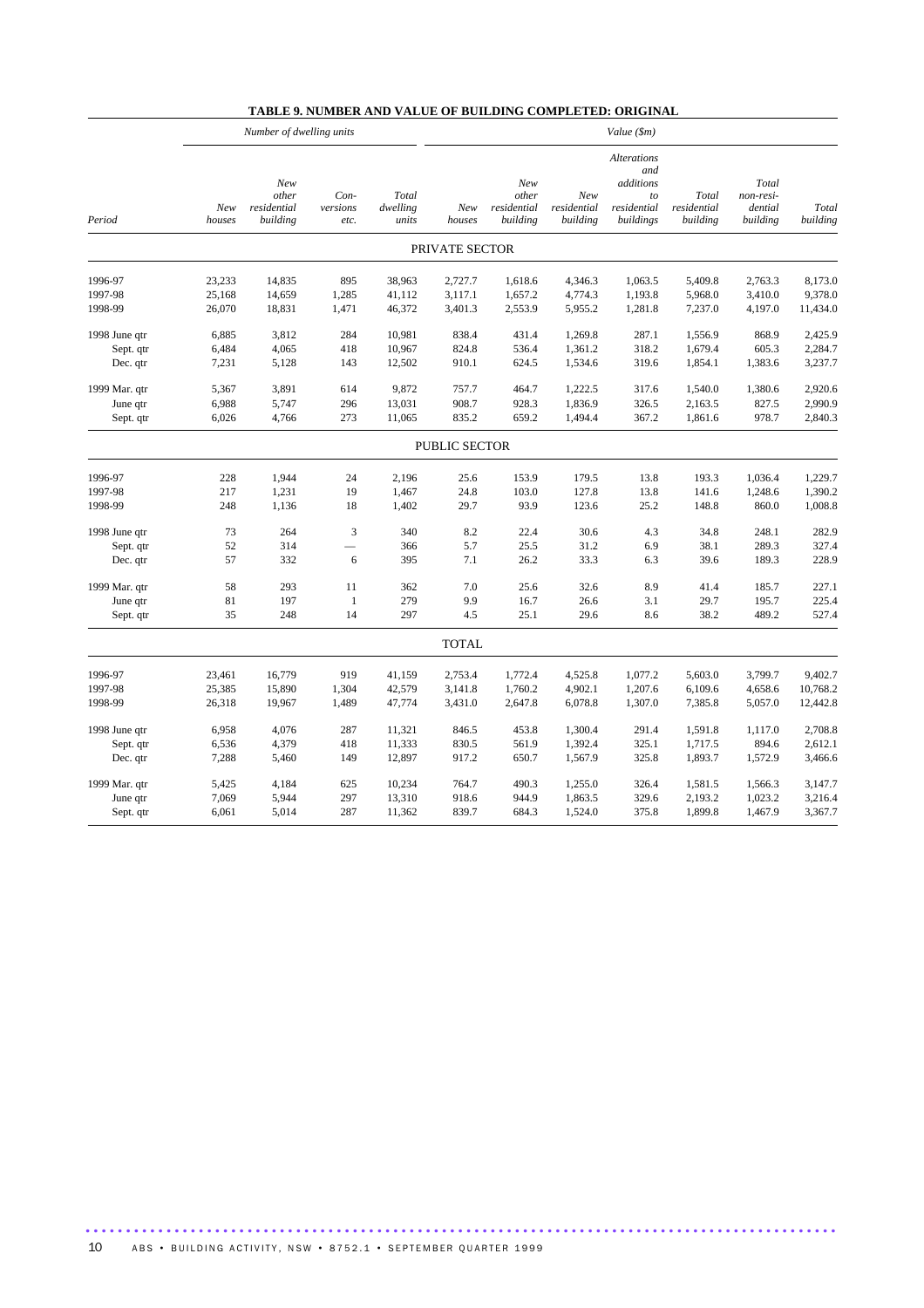#### **TABLE 10. VALUE OF NON-RESIDENTIAL BUILDING COMPLETED: ORIGINAL (\$ million)**

| Period        | Hotels<br>etc.           | <b>Shops</b> | Factories                | Offices | Other<br>business | premises Educational | Religious                |       | Entertain-<br>ment and<br>Health recreational | Miscel-<br>laneous | Total<br>non-resi-<br>dential<br>building |
|---------------|--------------------------|--------------|--------------------------|---------|-------------------|----------------------|--------------------------|-------|-----------------------------------------------|--------------------|-------------------------------------------|
|               |                          |              |                          |         | PRIVATE SECTOR    |                      |                          |       |                                               |                    |                                           |
| 1996-97       | 96.4                     | 653.0        | 506.6                    | 376.7   | 408.3             | 187.7                | 36.8                     | 61.8  | 351.4                                         | 84.6               | 2,763.3                                   |
| 1997-98       | 412.8                    | 606.3        | 447.1                    | 515.2   | 444.2             | 135.4                | 44.8                     | 94.8  | 620.8                                         | 88.6               | 3,410.0                                   |
| 1998-99       | 361.2                    | 905.2        | 323.2                    | 879.9   | 710.0             | 127.2                | 28.0                     | 179.9 | 597.6                                         | 84.7               | 4,197.0                                   |
| 1998 June qtr | 43.2                     | 220.7        | 133.6                    | 173.4   | 126.5             | 33.9                 | 23.8                     | 25.6  | 70.2                                          | 18.0               | 868.9                                     |
| Sept. qtr     | 70.6                     | 95.6         | 77.2                     | 143.1   | 93.9              | 40.0                 | 3.4                      | 19.1  | 49.8                                          | 12.7               | 605.3                                     |
| Dec. qtr      | 176.5                    | 381.2        | 80.5                     | 196.6   | 381.7             | 24.8                 | 8.5                      | 30.9  | 58.9                                          | 44.0               | 1,383.6                                   |
| 1999 Mar. qtr | 13.4                     | 212.8        | 82.3                     | 377.3   | 142.3             | 30.2                 | $\ \ 8.0$                | 41.6  | 461.9                                         | 10.7               | 1,380.6                                   |
| June qtr      | 100.8                    | 215.6        | 83.2                     | 162.9   | 92.1              | 32.2                 | 8.0                      | 88.4  | 27.0                                          | 17.2               | 827.5                                     |
| Sept. qtr     | 152.9                    | 193.6        | 79.3                     | 246.3   | 161.7             | 30.5                 | 11.3                     | 38.2  | 50.8                                          | 14.1               | 978.7                                     |
|               |                          |              |                          |         | PUBLIC SECTOR     |                      |                          |       |                                               |                    |                                           |
| 1996-97       | 0.6                      | 29.5         | 24.1                     | 205.5   | 117.0             | 239.4                | 0.1                      | 314.0 | 53.3                                          | 52.9               | 1,036.4                                   |
| 1997-98       | 6.0                      | 77.8         | 4.8                      | 90.2    | 212.0             | 303.3                | 0.1                      | 185.9 | 226.8                                         | 141.8              | 1,248.6                                   |
| 1998-99       |                          | 5.6          | 7.0                      | 120.9   | 153.7             | 220.5                | $\overline{\phantom{0}}$ | 190.5 | 87.1                                          | 74.8               | 860.0                                     |
| 1998 June qtr | 4.2                      | 2.3          | 0.9                      | 21.4    | 8.5               | 61.6                 |                          | 120.5 | 13.4                                          | 15.3               | 248.1                                     |
| Sept. qtr     |                          | 1.4          | 3.2                      | 42.3    | 18.5              | 50.5                 | $\overline{\phantom{0}}$ | 117.8 | 44.1                                          | 11.6               | 289.3                                     |
| Dec. qtr      |                          | 0.7          | 0.1                      | 13.3    | 37.0              | 52.7                 |                          | 48.5  | 10.1                                          | 27.0               | 189.3                                     |
| 1999 Mar. qtr | -                        | 1.5          | 2.1                      | 26.7    | 74.7              | 51.7                 | -                        | 8.8   | 9.0                                           | 11.1               | 185.7                                     |
| June qtr      | $\overline{\phantom{0}}$ | 2.0          | 1.6                      | 38.5    | 23.5              | 65.7                 | $\overline{\phantom{0}}$ | 15.4  | 23.9                                          | 25.1               | 195.7                                     |
| Sept. qtr     | 12.4                     | 2.1          | $\overline{\phantom{0}}$ | 21.9    | 44.9              | 60.1                 | $\overline{\phantom{0}}$ | 22.8  | 281.2                                         | 43.8               | 489.2                                     |
|               |                          |              |                          |         | <b>TOTAL</b>      |                      |                          |       |                                               |                    |                                           |
| 1996-97       | 97.0                     | 682.5        | 530.7                    | 582.2   | 525.3             | 427.1                | 36.8                     | 375.9 | 404.7                                         | 137.5              | 3,799.7                                   |
| 1997-98       | 418.8                    | 684.1        | 451.9                    | 605.4   | 656.1             | 438.7                | 44.9                     | 280.8 | 847.6                                         | 230.3              | 4,658.6                                   |
| 1998-99       | 361.2                    | 910.8        | 330.2                    | 1,000.8 | 863.7             | 347.7                | 28.0                     | 370.5 | 684.7                                         | 159.4              | 5,057.0                                   |
| 1998 June qtr | 47.5                     | 223.0        | 134.5                    | 194.8   | 135.0             | 95.5                 | 23.8                     | 146.1 | 83.6                                          | 33.2               | 1,117.0                                   |
| Sept. qtr     | 70.6                     | 97.0         | 80.4                     | 185.4   | 112.4             | 90.4                 | 3.4                      | 136.8 | 93.9                                          | 24.3               | 894.6                                     |
| Dec. qtr      | 176.5                    | 381.9        | 80.5                     | 209.8   | 418.7             | 77.5                 | 8.5                      | 79.4  | 69.0                                          | 71.0               | 1,572.9                                   |
| 1999 Mar. qtr | 13.4                     | 214.3        | 84.4                     | 404.1   | 217.0             | 81.9                 | 8.0                      | 50.4  | 470.9                                         | 21.8               | 1,566.3                                   |
| June qtr      | 100.8                    | 217.6        | 84.9                     | 201.5   | 115.6             | 97.9                 | 8.0                      | 103.8 | 50.9                                          | 42.3               | 1,023.2                                   |
| Sept. qtr     | 165.3                    | 195.7        | 79.3                     | 268.2   | 206.6             | 90.6                 | 11.3                     | 61.0  | 332.0                                         | 57.9               | 1,467.9                                   |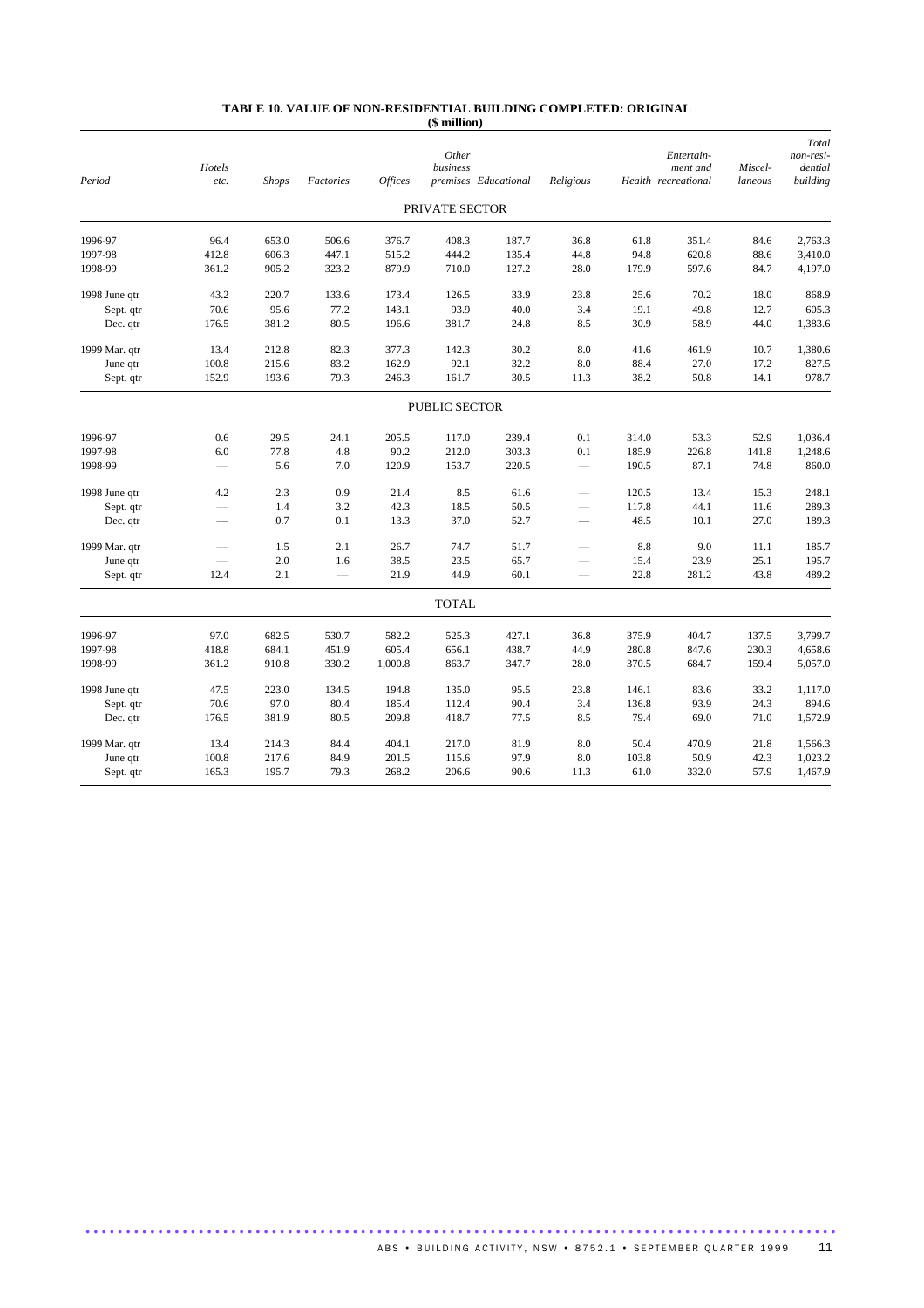#### **TABLE 11. VALUE OF BUILDING WORK DONE: ORIGINAL (\$ million)**

|               |         |              |                | <b>Alterations</b> |             |                    |          |
|---------------|---------|--------------|----------------|--------------------|-------------|--------------------|----------|
|               |         |              |                | and                |             |                    |          |
|               |         | New<br>other | New            | additions          | Total       | Total<br>non-resi- |          |
|               | New     | residential  | residential    | to<br>residential  | residential | dential            | Total    |
| Period        | houses  | building     | building       | buildings          | building    | building           | building |
|               |         |              | PRIVATE SECTOR |                    |             |                    |          |
| 1996-97       | 2.776.4 | 1,758.0      | 4,534.4        | 1,074.1            | 5.608.5     | 3.322.9            | 8.931.4  |
| 1997-98       | 3,221.2 | 2,243.9      | 5,465.1        | 1,320.0            | 6,785.1     | 4,040.8            | 10,825.9 |
| 1998-99       | 3,552.2 | 2,895.8      | 6,448.0        | 1,421.2            | 7,869.2     | 4,678.4            | 12,547.5 |
| 1998 June qtr | 841.6   | 661.0        | 1,502.6        | 346.0              | 1,848.6     | 979.0              | 2,827.6  |
| Sept. qtr     | 874.9   | 684.3        | 1,559.2        | 377.9              | 1,937.1     | 1,101.2            | 3,038.3  |
| Dec. qtr      | 865.9   | 765.7        | 1,631.6        | 363.3              | 1,994.9     | 1,314.2            | 3,309.2  |
| 1999 Mar. qtr | 850.9   | 696.2        | 1,547.1        | 341.3              | 1.888.4     | 1,059.9            | 2.948.3  |
| June qtr      | 960.4   | 749.7        | 1,710.1        | 338.7              | 2,048.8     | 1,203.0            | 3,251.7  |
| Sept. qtr     | 1,001.3 | 731.5        | 1,732.7        | 394.3              | 2,127.1     | 1,289.5            | 3,416.6  |
|               |         |              | PUBLIC SECTOR  |                    |             |                    |          |
| 1996-97       | 24.0    | 156.0        | 180.0          | 13.4               | 193.4       | 1,043.5            | 1,236.9  |
| 1997-98       | 21.6    | 90.3         | 111.8          | 16.5               | 128.4       | 1,157.8            | 1,286.1  |
| 1998-99       | 36.9    | 99.9         | 136.8          | 26.4               | 163.2       | 1,285.1            | 1,448.3  |
| 1998 June qtr | 8.9     | 24.9         | 33.8           | 7.2                | 41.0        | 277.0              | 318.0    |
| Sept. qtr     | 6.9     | 29.2         | 36.0           | 9.5                | 45.5        | 268.8              | 314.4    |
| Dec. qtr      | 7.2     | 19.4         | 26.7           | 5.6                | 32.2        | 300.6              | 332.8    |
| 1999 Mar. qtr | 9.6     | 26.8         | 36.4           | 5.3                | 41.6        | 328.4              | 370.0    |
| June qtr      | 13.2    | 24.5         | 37.7           | 6.2                | 43.9        | 387.3              | 431.1    |
| Sept. qtr     | 6.6     | 32.5         | 39.0           | 7.9                | 46.9        | 363.0              | 409.9    |
|               |         |              | <b>TOTAL</b>   |                    |             |                    |          |
| 1996-97       | 2,800.4 | 1,914.0      | 4,714.4        | 1,087.5            | 5,801.8     | 4,366.4            | 10.168.3 |
| 1997-98       | 3,242.8 | 2,334.1      | 5,576.9        | 1,336.5            | 6.913.4     | 5,198.6            | 12,112.0 |
| 1998-99       | 3,589.1 | 2,995.7      | 6,584.8        | 1,447.6            | 8,032.4     | 5,963.5            | 13,995.9 |
| 1998 June qtr | 850.5   | 686.0        | 1,536.4        | 353.1              | 1.889.6     | 1,256.0            | 3.145.6  |
| Sept. qtr     | 881.7   | 713.5        | 1,595.2        | 387.4              | 1,982.6     | 1,370.1            | 3,352.7  |
| Dec. qtr      | 873.1   | 785.2        | 1,658.3        | 368.9              | 2,027.2     | 1,614.8            | 3,642.0  |
| 1999 Mar. qtr | 860.5   | 723.0        | 1,583.5        | 346.5              | 1,930.0     | 1,388.3            | 3,318.4  |
| June qtr      | 973.7   | 774.1        | 1,747.8        | 344.8              | 2.092.6     | 1,590.3            | 3,682.9  |
| Sept. qtr     | 1,007.8 | 763.9        | 1,771.8        | 402.2              | 2,174.0     | 1,652.5            | 3,826.5  |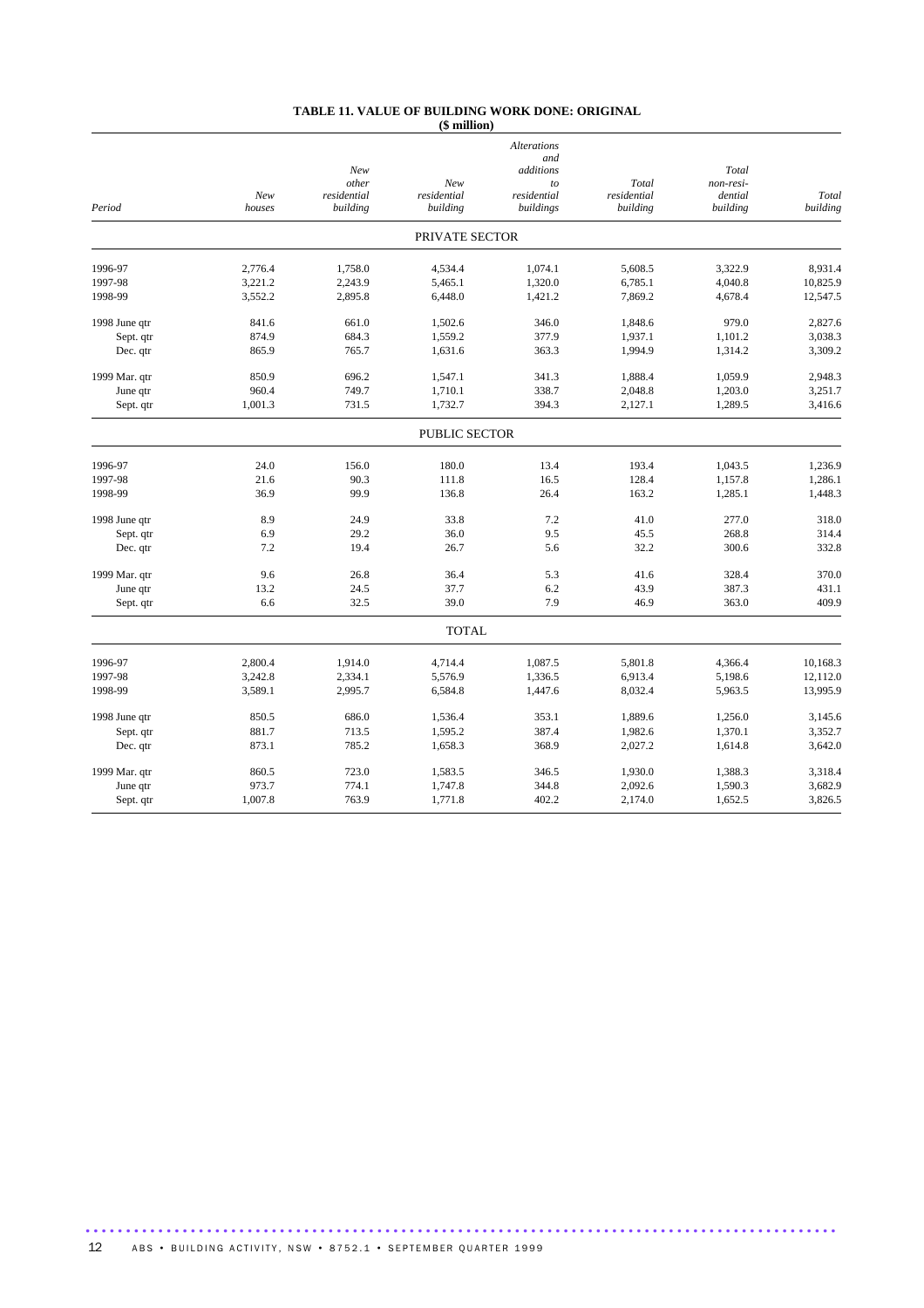#### **TABLE 12. VALUE OF NON-RESIDENTIAL BUILDING WORK DONE: ORIGINAL (\$ million)**

| Period        | Hotels<br>etc. | <b>Shops</b> | Factories | Offices | Other<br>business | premises Educational | Religious                |       | Entertain-<br>ment and<br>Health recreational | Miscel-<br>laneous | Total<br>non-resi-<br>dential<br>building |
|---------------|----------------|--------------|-----------|---------|-------------------|----------------------|--------------------------|-------|-----------------------------------------------|--------------------|-------------------------------------------|
|               |                |              |           |         | PRIVATE SECTOR    |                      |                          |       |                                               |                    |                                           |
| 1996-97       | 336.6          | 560.5        | 461.6     | 491.0   | 534.7             | 155.7                | 44.5                     | 90.4  | 555.7                                         | 92.1               | 3,322.9                                   |
| 1997-98       | 380.5          | 876.0        | 386.9     | 907.1   | 535.4             | 155.4                | 35.5                     | 147.2 | 534.9                                         | 82.0               | 4,040.8                                   |
| 1998-99       | 617.0          | 835.0        | 330.0     | 1,435.1 | 702.3             | 127.4                | 38.1                     | 137.2 | 386.6                                         | 69.7               | 4,678.4                                   |
| 1998 June qtr | 105.0          | 179.9        | 84.6      | 255.6   | 139.0             | 36.4                 | 7.0                      | 41.1  | 110.2                                         | 20.2               | 979.0                                     |
| Sept. qtr     | 137.9          | 207.1        | 75.7      | 307.5   | 170.7             | 24.7                 | 5.3                      | 35.2  | 115.9                                         | 21.2               | 1,101.2                                   |
| Dec. qtr      | 175.4          | 245.4        | 88.9      | 387.4   | 197.7             | 41.1                 | 11.1                     | 35.1  | 110.6                                         | 21.6               | 1,314.2                                   |
| 1999 Mar. qtr | 129.2          | 174.0        | 77.6      | 335.1   | 167.2             | 32.6                 | 11.3                     | 31.3  | 87.6                                          | 14.1               | 1,059.9                                   |
| June qtr      | 174.5          | 208.5        | 87.8      | 405.1   | 166.7             | 29.0                 | 10.4                     | 35.6  | 72.6                                          | 12.8               | 1,203.0                                   |
| Sept. qtr     | 154.6          | 290.0        | 70.6      | 370.8   | 192.0             | 33.9                 | 17.6                     | 34.8  | 113.5                                         | 11.7               | 1,289.5                                   |
|               |                |              |           |         | PUBLIC SECTOR     |                      |                          |       |                                               |                    |                                           |
| 1996-97       | 1.5            | 68.1         | 26.0      | 108.1   | 134.7             | 294.2                | 0.1                      | 212.8 | 116.1                                         | 82.0               | 1,043.5                                   |
| 1997-98       | 4.8            | 31.5         | 2.3       | 118.8   | 215.8             | 274.3                | 0.1                      | 177.9 | 267.0                                         | 65.3               | 1,157.8                                   |
| 1998-99       | 11.8           | 5.4          | 6.7       | 82.8    | 336.2             | 258.4                |                          | 193.0 | 285.0                                         | 105.8              | 1,285.1                                   |
| 1998 June qtr | 2.3            | 1.4          | 0.6       | 36.9    | 60.0              | 54.4                 |                          | 52.3  | 49.1                                          | 19.9               | 277.0                                     |
| Sept. qtr     |                | 2.0          | 4.1       | 18.6    | 66.8              | 55.4                 |                          | 40.3  | 57.1                                          | 24.6               | 268.8                                     |
| Dec. qtr      | 0.4            | 2.0          | 0.7       | 17.0    | 74.8              | 68.5                 |                          | 43.7  | 58.7                                          | 34.8               | 300.6                                     |
| 1999 Mar. qtr | 6.3            | 1.0          | $0.8\,$   | 22.9    | 90.4              | 60.6                 |                          | 54.1  | 68.5                                          | 24.0               | 328.4                                     |
| June qtr      | 5.1            | 0.4          | 1.2       | 24.4    | 104.2             | 74.0                 | $\overline{\phantom{0}}$ | 55.0  | 100.7                                         | 22.4               | 387.3                                     |
| Sept. qtr     | 0.7            | 2.7          | 0.1       | 20.4    | 96.2              | 65.7                 | $\overline{\phantom{0}}$ | 68.0  | 90.4                                          | 18.9               | 363.0                                     |
|               |                |              |           |         | <b>TOTAL</b>      |                      |                          |       |                                               |                    |                                           |
| 1996-97       | 338.1          | 628.7        | 487.6     | 599.1   | 669.4             | 449.9                | 44.6                     | 303.2 | 671.8                                         | 174.1              | 4,366.4                                   |
| 1997-98       | 385.3          | 907.5        | 389.2     | 1,025.9 | 751.2             | 429.7                | 35.6                     | 325.1 | 801.9                                         | 147.3              | 5,198.6                                   |
| 1998-99       | 628.8          | 840.4        | 336.8     | 1,517.9 | 1,038.5           | 385.9                | 38.1                     | 330.1 | 671.6                                         | 175.4              | 5,963.5                                   |
| 1998 June qtr | 107.3          | 181.3        | 85.2      | 292.6   | 199.1             | 90.8                 | 7.0                      | 93.4  | 159.3                                         | 40.1               | 1,256.0                                   |
| Sept. qtr     | 137.9          | 209.1        | 79.8      | 326.1   | 237.6             | 80.1                 | 5.3                      | 75.4  | 173.0                                         | 45.7               | 1,370.1                                   |
| Dec. qtr      | 175.8          | 247.3        | 89.6      | 404.4   | 272.6             | 109.6                | 11.1                     | 78.8  | 169.3                                         | 56.4               | 1,614.8                                   |
| 1999 Mar. qtr | 135.5          | 175.0        | 78.3      | 357.9   | 257.5             | 93.1                 | 11.3                     | 85.4  | 156.1                                         | 38.1               | 1,388.3                                   |
| June qtr      | 179.5          | 208.9        | 89.0      | 429.5   | 270.9             | 103.0                | 10.4                     | 90.6  | 173.2                                         | 35.2               | 1,590.3                                   |
| Sept. qtr     | 155.2          | 292.7        | 70.7      | 391.2   | 288.1             | 99.6                 | 17.6                     | 102.8 | 203.9                                         | 30.6               | 1,652.5                                   |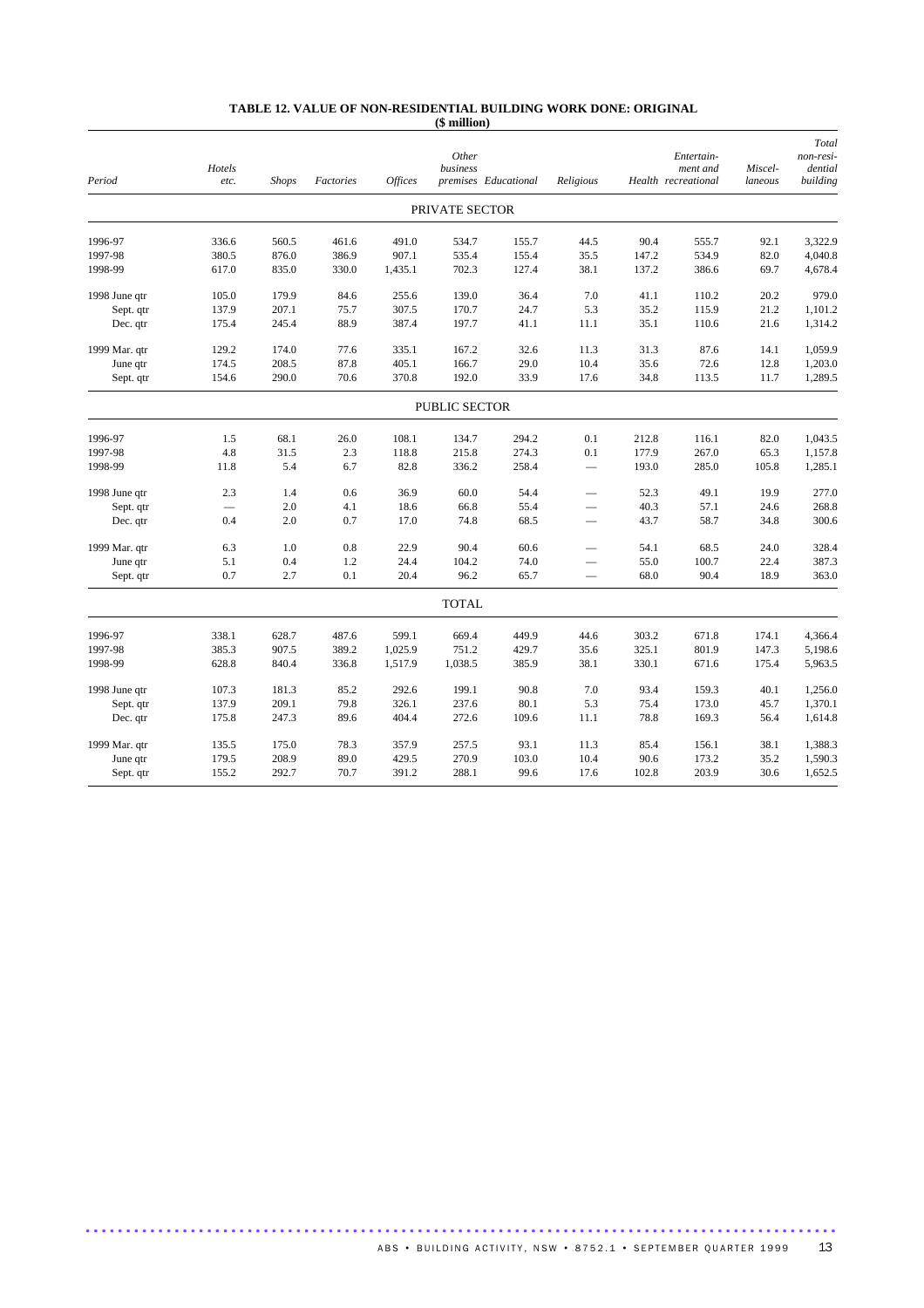#### **TABLE 13. VALUE OF BUILDING WORK YET TO BE DONE AT END OF PERIOD: ORIGINAL**

|               |               |                                         | $$$ million $)$                |                                             |                                  |                                           |                   |
|---------------|---------------|-----------------------------------------|--------------------------------|---------------------------------------------|----------------------------------|-------------------------------------------|-------------------|
|               |               |                                         |                                | <b>Alterations</b><br>and                   |                                  |                                           |                   |
|               | New<br>houses | New<br>other<br>residential<br>building | New<br>residential<br>building | additions<br>to<br>residential<br>buildings | Total<br>residential<br>building | Total<br>non-resi-<br>dential<br>building | Total<br>building |
|               |               |                                         | PRIVATE SECTOR                 |                                             |                                  |                                           |                   |
| 1996-97       | 731.1         | 1,233.2                                 | 1,964.3                        | 292.9                                       | 2,257.2                          | 2,476.3                                   | 4,733.6           |
| 1997-98       | 835.5         | 1,649.1                                 | 2,484.5                        | 415.8                                       | 2,900.4                          | 2,839.9                                   | 5,740.2           |
| 1998-99       | 999.6         | 1,349.4                                 | 2,349.0                        | 357.5                                       | 2,706.5                          | 2,252.1                                   | 4,958.6           |
| 1998 June qtr | 835.5         | 1,649.1                                 | 2,484.5                        | 415.8                                       | 2,900.4                          | 2,839.9                                   | 5,740.2           |
| Sept. qtr     | 926.6         | 1.696.2                                 | 2,622.7                        | 463.8                                       | 3.086.5                          | 3,153.7                                   | 6,240.2           |
| Dec. qtr      | 901.3         | 1,520.9                                 | 2,422.2                        | 422.4                                       | 2,844.6                          | 2,783.4                                   | 5,628.0           |
| 1999 Mar. qtr | 981.1         | 1,551.0                                 | 2,532.1                        | 365.8                                       | 2,897.9                          | 2,524.4                                   | 5,422.3           |
| June qtr      | 999.6         | 1,349.4                                 | 2,349.0                        | 357.5                                       | 2,706.5                          | 2,252.1                                   | 4,958.6           |
| Sept. qtr     | 1,059.9       | 1,679.3                                 | 2,739.2                        | 375.4                                       | 3,114.5                          | 2,107.3                                   | 5,221.8           |
|               |               |                                         | <b>PUBLIC SECTOR</b>           |                                             |                                  |                                           |                   |
| 1996-97       | 4.1           | 23.4                                    | 27.5                           | 1.1                                         | 28.6                             | 504.1                                     | 532.7             |
| 1997-98       | 3.2           | 34.4                                    | 37.6                           | 6.5                                         | 44.1                             | 1,050.5                                   | 1,094.6           |
| 1998-99       | 5.3           | 35.8                                    | 41.0                           | 6.2                                         | 47.2                             | 749.7                                     | 796.9             |
| 1998 June qtr | 3.2           | 34.4                                    | 37.6                           | 6.5                                         | 44.1                             | 1,050.5                                   | 1.094.6           |
| Sept. qtr     | 14.8          | 33.8                                    | 48.7                           | 7.1                                         | 55.8                             | 911.9                                     | 967.7             |
| Dec. qtr      | 14.4          | 32.9                                    | 47.3                           | 4.1                                         | 51.5                             | 896.8                                     | 948.3             |
| 1999 Mar. qtr | 11.6          | 40.5                                    | 52.1                           | 3.0                                         | 55.1                             | 890.7                                     | 945.8             |
| June qtr      | 5.3           | 35.8                                    | 41.0                           | 6.2                                         | 47.2                             | 749.7                                     | 796.9             |
| Sept. qtr     | 3.7           | 32.7                                    | 36.3                           | 3.1                                         | 39.4                             | 826.7                                     | 866.1             |
|               |               |                                         | <b>TOTAL</b>                   |                                             |                                  |                                           |                   |
| 1996-97       | 735.2         | 1,256.6                                 | 1,991.8                        | 294.0                                       | 2,285.9                          | 2,980.4                                   | 5,266.3           |
| 1997-98       | 838.7         | 1,683.5                                 | 2,522.2                        | 422.3                                       | 2,944.5                          | 3,890.3                                   | 6,834.8           |
| 1998-99       | 1,004.9       | 1,385.2                                 | 2,390.0                        | 363.6                                       | 2,753.7                          | 3,001.8                                   | 5,755.5           |
| 1998 June qtr | 838.7         | 1,683.5                                 | 2,522.2                        | 422.3                                       | 2,944.5                          | 3,890.3                                   | 6,834.8           |
| Sept. qtr     | 941.4         | 1,730.0                                 | 2.671.4                        | 470.9                                       | 3.142.3                          | 4,065.7                                   | 7,208.0           |
| Dec. qtr      | 915.7         | 1,553.8                                 | 2,469.5                        | 426.5                                       | 2,896.0                          | 3,680.3                                   | 6,576.3           |
| 1999 Mar. qtr | 992.6         | 1,591.5                                 | 2,584.2                        | 368.8                                       | 2,953.0                          | 3,415.1                                   | 6,368.1           |
| June qtr      | 1,004.9       | 1,385.2                                 | 2,390.0                        | 363.6                                       | 2,753.7                          | 3,001.8                                   | 5,755.5           |
| Sept. qtr     | 1,063.5       | 1,712.0                                 | 2,775.5                        | 378.4                                       | 3,153.9                          | 2,934.0                                   | 6,087.9           |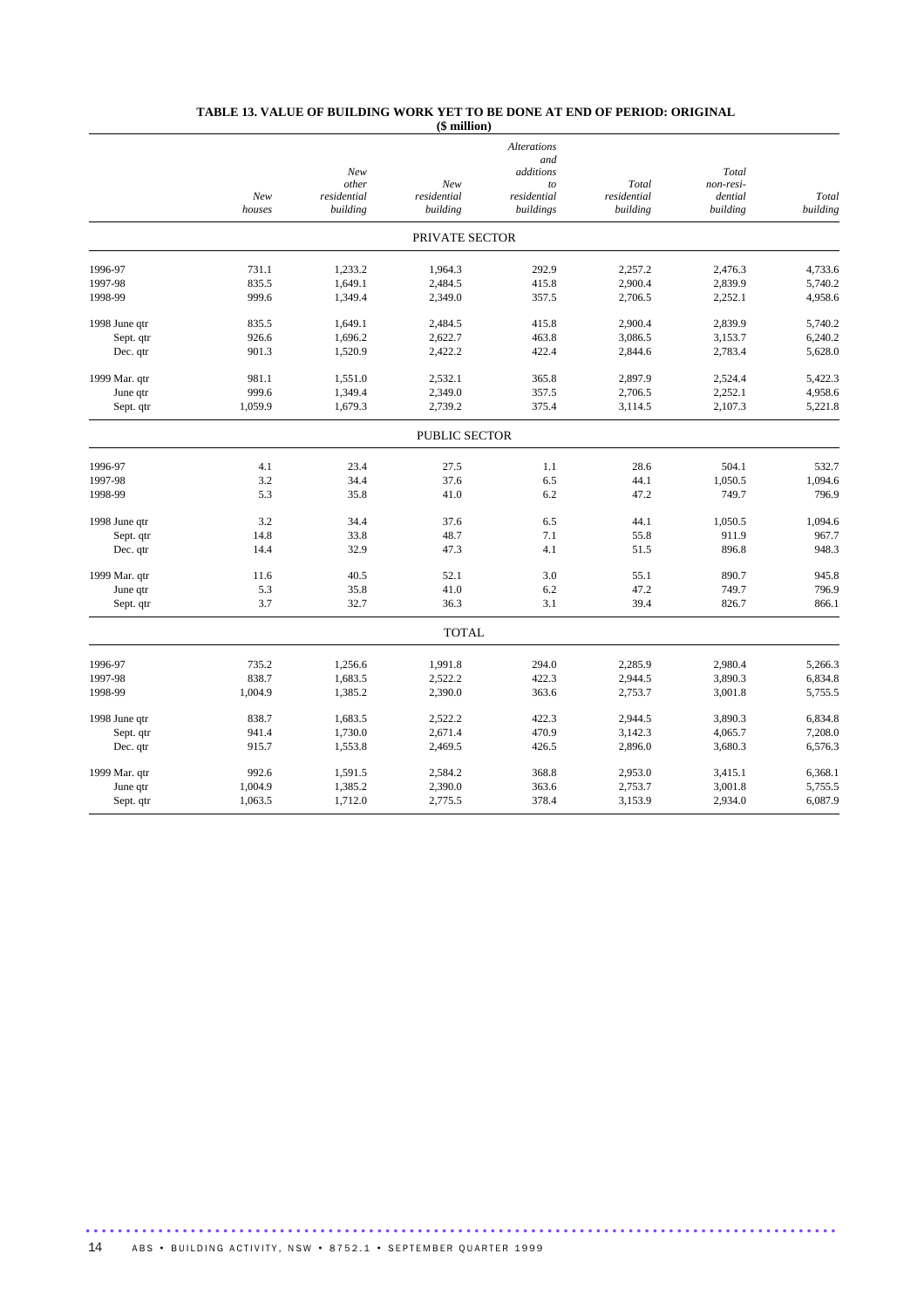#### **TABLE 14. VALUE OF NON-RESIDENTIAL BUILDING WORK YET TO BE DONE AT END OF PERIOD: ORIGINAL (\$ million)**

|               | Hotels<br>etc.           | <b>Shops</b> | Factories | <b>Offices</b> | Other<br>business | premises Educational | Religious                |       | Entertain-<br>ment and<br>Health recreational | Miscel-<br>laneous | Total<br>non-resi-<br>dential<br>building |
|---------------|--------------------------|--------------|-----------|----------------|-------------------|----------------------|--------------------------|-------|-----------------------------------------------|--------------------|-------------------------------------------|
|               |                          |              |           |                | PRIVATE SECTOR    |                      |                          |       |                                               |                    |                                           |
| 1996-97       | 259.6                    | 505.0        | 129.3     | 721.9          | 289.0             | 46.2                 | 21.2                     | 69.8  | 400.5                                         | 33.8               | 2,476.3                                   |
| 1997-98       | 561.8                    | 359.7        | 80.4      | 1,123.8        | 316.6             | 58.2                 | 8.1                      | 75.3  | 218.8                                         | 37.3               | 2,839.9                                   |
| 1998-99       | 341.3                    | 465.6        | 71.4      | 831.0          | 216.9             | 66.8                 | 30.0                     | 91.7  | 123.3                                         | 14.2               | 2,252.1                                   |
| 1998 June qtr | 561.8                    | 359.7        | 80.4      | 1,123.8        | 316.6             | 58.2                 | 8.1                      | 75.3  | 218.8                                         | 37.3               | 2,839.9                                   |
| Sept. qtr     | 597.8                    | 430.9        | 92.4      | 1,361.9        | 299.0             | 70.2                 | 19.9                     | 59.5  | 191.2                                         | 31.0               | 3,153.7                                   |
| Dec. qtr      | 483.3                    | 490.7        | 93.7      | 1,153.5        | 265.1             | 55.4                 | 20.1                     | 51.2  | 147.3                                         | 23.2               | 2,783.4                                   |
| 1999 Mar. qtr | 426.7                    | 474.9        | 76.9      | 991.6          | 247.5             | 63.9                 | 27.8                     | 77.1  | 122.3                                         | 15.7               | 2,524.4                                   |
| June qtr      | 341.3                    | 465.6        | 71.4      | 831.0          | 216.9             | 66.8                 | 30.0                     | 91.7  | 123.3                                         | 14.2               | 2,252.1                                   |
| Sept. qtr     | 299.7                    | 476.7        | 88.6      | 687.1          | 180.5             | 85.7                 | 26.5                     | 108.2 | 139.4                                         | 14.9               | 2.107.3                                   |
|               |                          |              |           |                | PUBLIC SECTOR     |                      |                          |       |                                               |                    |                                           |
| 1996-97       | 4.1                      | 16.6         | 0.1       | 54.3           | 117.1             | 122.2                |                          | 97.7  | 77.8                                          | 14.2               | 504.1                                     |
| 1997-98       | $\overline{\phantom{0}}$ | 1.4          | 2.9       | 36.8           | 410.2             | 167.9                |                          | 157.7 | 217.6                                         | 55.9               | 1,050.5                                   |
| 1998-99       | 0.4                      | 0.7          |           | 30.2           | 277.9             | 181.9                |                          | 140.2 | 98.1                                          | 20.2               | 749.7                                     |
| 1998 June qtr |                          | 1.4          | 2.9       | 36.8           | 410.2             | 167.9                | $\overline{\phantom{0}}$ | 157.7 | 217.6                                         | 55.9               | 1,050.5                                   |
| Sept. qtr     |                          | 1.4          | 0.5       | 29.1           | 344.0             | 152.1                |                          | 142.6 | 193.6                                         | 48.7               | 911.9                                     |
| Dec. qtr      | 0.3                      | 0.8          | 1.2       | 25.7           | 310.5             | 166.4                |                          | 139.7 | 208.4                                         | 43.9               | 896.8                                     |
| 1999 Mar. qtr | 5.0                      | 0.2          | 1.2       | 27.5           | 316.4             | 201.5                |                          | 119.6 | 187.5                                         | 31.8               | 890.7                                     |
| June qtr      | 0.4                      | 0.7          |           | 30.2           | 277.9             | 181.9                |                          | 140.2 | 98.1                                          | 20.2               | 749.7                                     |
| Sept. qtr     | $\qquad \qquad$          | 0.5          | 0.2       | 56.3           | 219.6             | 182.3                |                          | 242.4 | 84.5                                          | 40.9               | 826.7                                     |
|               |                          |              |           |                | <b>TOTAL</b>      |                      |                          |       |                                               |                    |                                           |
| 1996-97       | 263.7                    | 521.6        | 129.4     | 776.2          | 406.1             | 168.4                | 21.2                     | 167.5 | 478.3                                         | 48.0               | 2,980.4                                   |
| 1997-98       | 561.8                    | 361.0        | 83.3      | 1,160.6        | 726.8             | 226.2                | 8.1                      | 233.0 | 436.4                                         | 93.2               | 3,890.3                                   |
| 1998-99       | 341.7                    | 466.3        | 71.4      | 861.2          | 494.8             | 248.7                | 30.0                     | 231.9 | 221.4                                         | 34.4               | 3,001.8                                   |
| 1998 June qtr | 561.8                    | 361.0        | 83.3      | 1,160.6        | 726.8             | 226.2                | 8.1                      | 233.0 | 436.4                                         | 93.2               | 3,890.3                                   |
| Sept. qtr     | 597.8                    | 432.3        | 92.9      | 1,391.0        | 642.9             | 222.3                | 19.9                     | 202.1 | 384.9                                         | 79.7               | 4,065.7                                   |
| Dec. qtr      | 483.6                    | 491.5        | 94.9      | 1,179.2        | 575.7             | 221.7                | 20.1                     | 191.0 | 355.6                                         | 67.0               | 3,680.3                                   |
| 1999 Mar. qtr | 431.7                    | 475.1        | 78.0      | 1,019.1        | 563.9             | 265.4                | 27.8                     | 196.7 | 309.8                                         | 47.5               | 3,415.1                                   |
| June qtr      | 341.7                    | 466.3        | 71.4      | 861.2          | 494.8             | 248.7                | 30.0                     | 231.9 | 221.4                                         | 34.4               | 3,001.8                                   |
| Sept. qtr     | 299.7                    | 477.2        | 88.8      | 743.5          | 400.1             | 268.1                | 26.5                     | 350.6 | 223.9                                         | 55.8               | 2,934.0                                   |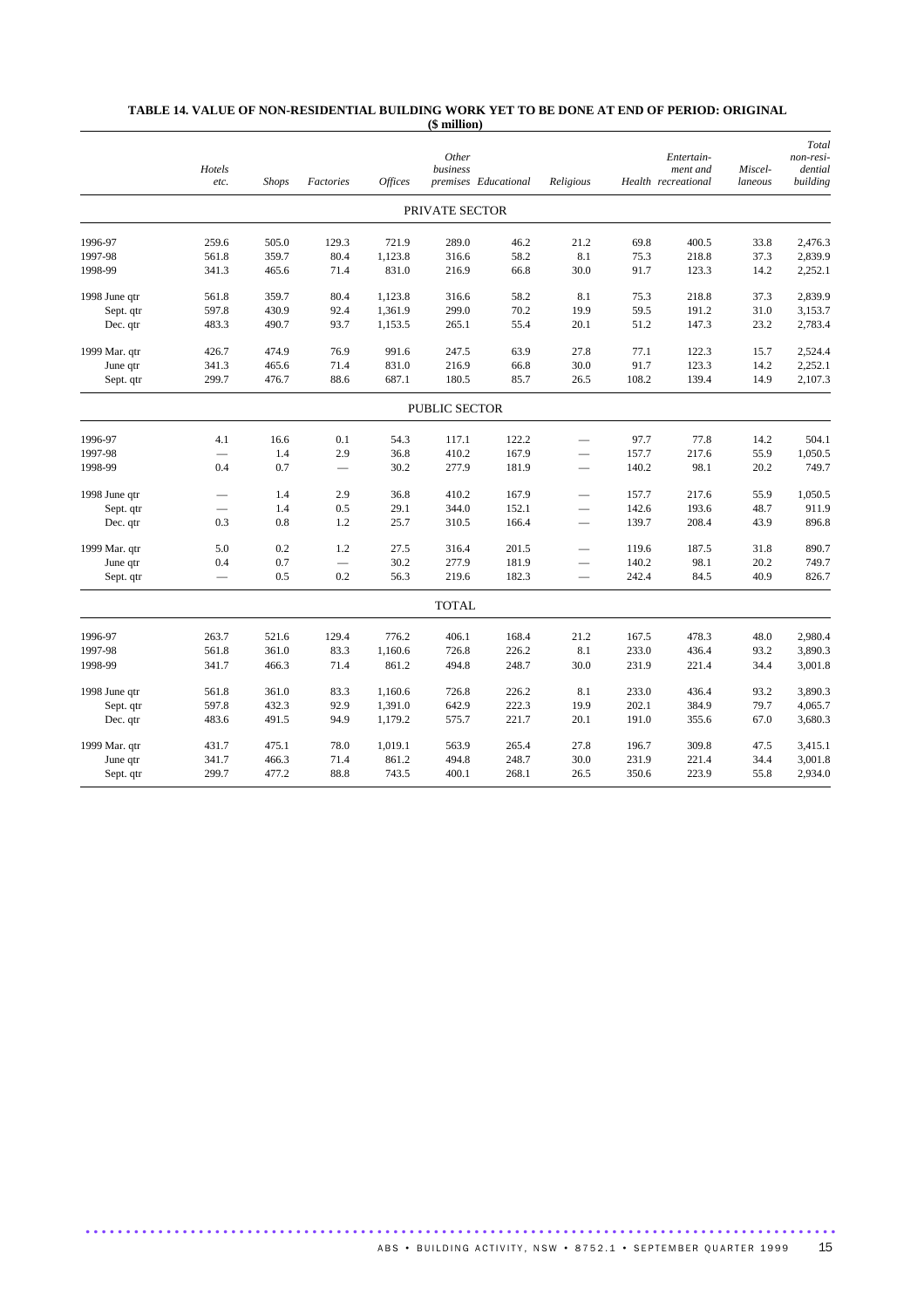#### **TABLE 15. BUILDING ACTIVITY RELATIVE STANDARD ERRORS, SEPTEMBER QUARTER 1999 (Percentage)**

|                                     |                      | New residential building         |                      |       |                                     |                   |  |
|-------------------------------------|----------------------|----------------------------------|----------------------|-------|-------------------------------------|-------------------|--|
| Ownership and stage                 | Houses               |                                  | Total<br>Number of   |       | <b>Alterations</b><br>and additions |                   |  |
| of construction                     | Number               | Value                            | dwelling<br>units    | Value | to residential<br>buildings         | Total<br>building |  |
|                                     |                      | TOTAL PRIVATE AND PUBLIC SECTORS |                      |       |                                     |                   |  |
| Commenced                           | 3.2                  | 3.3                              | 1.7                  | 1.7   | 4.6                                 | 1.0               |  |
| Under construction at end of period | 2.4                  | 2.5                              | 1.0                  | 1.0   | 4.4                                 | 0.5               |  |
| Completed                           | 4.3                  | 4.4                              | 2.4                  | 2.4   | 4.9                                 | 1.3               |  |
| Value of work done                  | $\cdot$ .            | 2.6                              | $\cdot$ .            | 1.5   | 3.6                                 | 0.8               |  |
| Value of work yet to be done        | $\ddot{\phantom{0}}$ | 3.0                              | $\ddot{\phantom{0}}$ | 1.1   | 3.6                                 | 0.6               |  |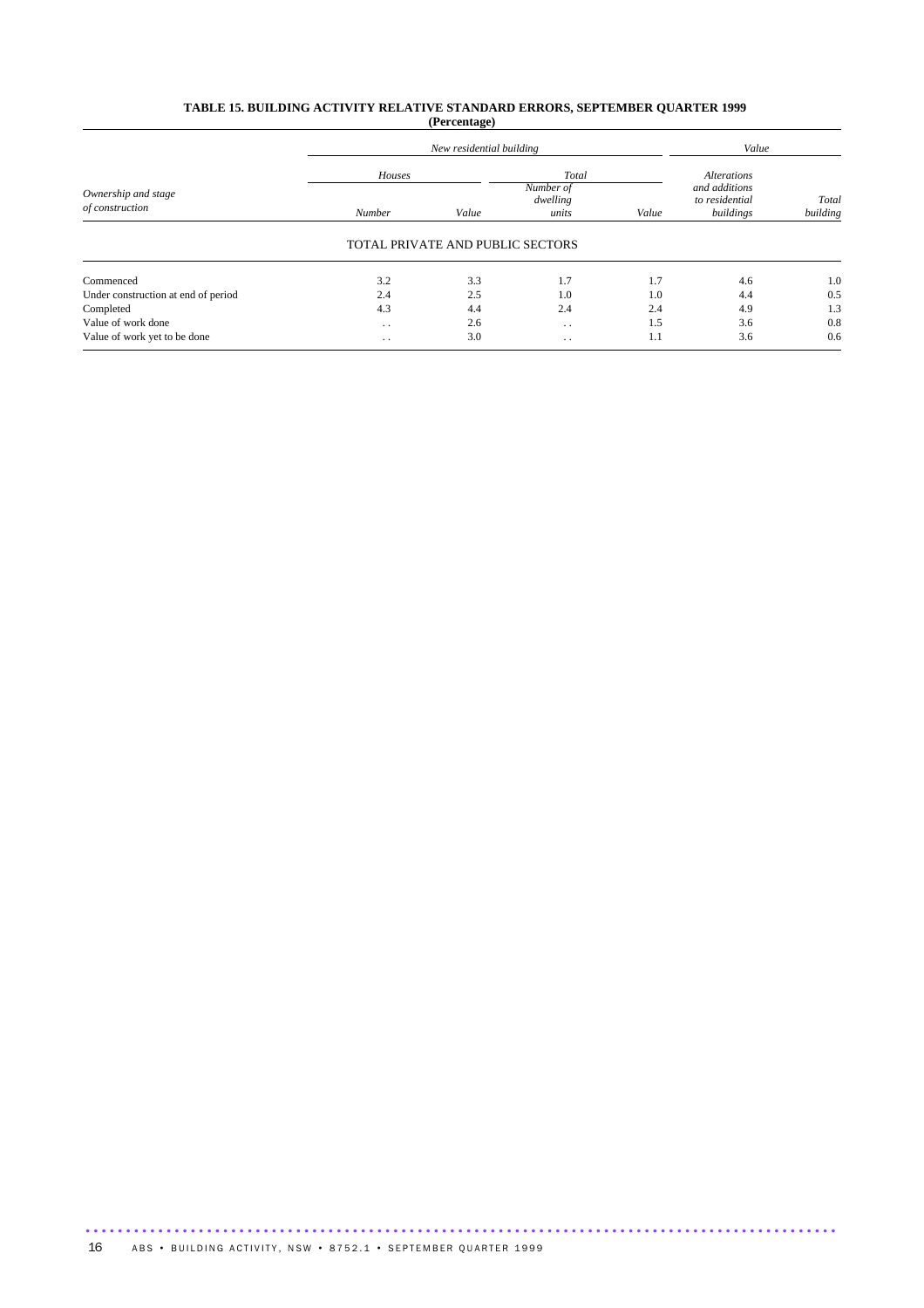# E X P L A N A T O R Y N O T E S ...........................................................

#### INTRODUCTION

**1** This publication contains detailed results from the quarterly Building Activity Survey. Each issue includes revisions to the previous quarter. Therefore data for the latest quarter should be considered to be preliminary only.

2 The statistics are compiled on the basis of returns collected from builders and other individuals and organisations engaged in building activity. The quarterly survey consists of two components:

- a sample survey of private sector house building activity involving new house construction or alterations and additions valued at \$10,000 or more to houses; and
- a complete enumeration of jobs involving construction of new residential buildings other than private sector houses, all alterations and additions to residential buildings (other than private sector houses) with an approval value of \$10,000 or more, and all non-residential building jobs with an approval value of \$50,000 or more.

3 From the September quarter 1990, only non-residential building jobs (both new and alterations and additions) with an approval value of \$50,000 (previously \$30,000) or more are included in the survey.

4 The use of sample survey techniques in the Building Activity Survey means that reliable estimates of private sector house building activity, including alterations and additions to houses, are generally only available at the State, Territory and Australia levels. The Northern Territory has been completely enumerated since the June quarter 1991 and small area data are available on request. Also, data for regions below State and Territory level are available from the building approvals series compiled by the ABS and based on information reported by local government and other reporting authorities.

#### SCOPE AND COVERAGE

5 The statistics relate to *building* activity which includes construction of new buildings and alterations and additions to existing buildings. Construction activity not defined as building (e.g. construction of roads, bridges, railways, earthworks, etc.) is excluded.

6 Building jobs included in each quarter in the Building Activity Survey comprise those jobs selected in previous quarters which have not been completed (or commenced) by the end of the previous quarter and those jobs newly selected in the current quarter. The population list from which jobs are selected for inclusion comprises all approved jobs which were notified to the ABS (refer paragraph 2) up to but not including the last month of the reference quarter (e.g. up to the end of August in respect of the September quarter survey). This introduces a lag to the statistics in respect of those jobs notified *and* commenced in the last month of the reference quarter (e.g. for the month of September in respect of the September quarter survey). For example, jobs which were notified as approved in the month of June and which actually commenced in that month are shown as commencements in the September quarter. Similarly, building jobs which were notified in the month of September and which actually commenced in that month are shown as commencements in the December quarter.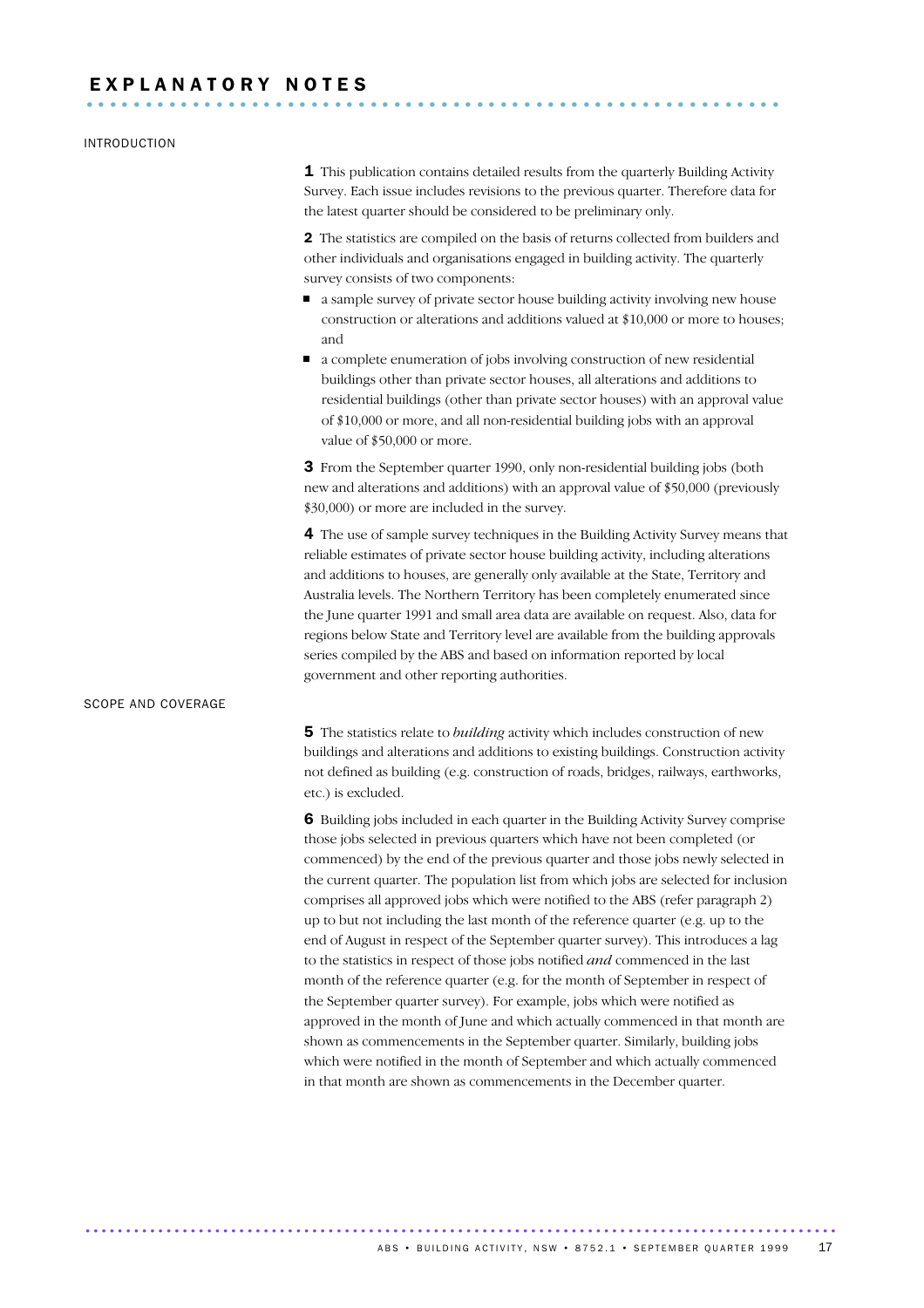#### DEFINITIONS

7 A *building* is defined as a rigid, fixed and permanent structure which has a roof. Its intended purpose is primarily to house people, plant, machinery, vehicles, goods or livestock. An integral feature of a building's design, to satisfy its intended use, is the provision for regular access by persons.

8 A *dwelling unit* is defined as a self-contained suite of rooms, including cooking and bathing facilities and intended for *long-term* residential use. Units (whether self-contained or not) within buildings offering institutional care, such as hospitals, or temporary accommodation such as motels, hostels and holiday apartments, are not defined as dwelling units. The value of units of this type is included in the appropriate category of non-residential building.

9 A *residential building* is defined as a building predominantly consisting of one or more dwelling units. Residential buildings can be either *houses* or *other residential buildings*.

- A *house* is defined as a detached building predominantly used for long-term residential purposes and consisting of only one dwelling unit. Thus, detached 'granny flats' and detached dwelling units (such as caretakers' residences) associated with non-residential buildings are defined as houses for the purpose of these statistics.
- An *other residential building* is defined as a building which is predominantly used for long-term residential purposes and which contains (or has attached to it) more than one dwelling unit (e.g. includes townhouses, duplexes, apartment buildings, etc.).

10 From the June quarter 1996 issue of this publication, the number of dwelling units created as part of alterations and additions to, or conversions of, existing residential or non-residential buildings, and as part of the construction of non-residential building is shown separately in tables 5, 7, and 9 under the heading of 'Conversions, etc.', and is included in the total number of dwelling units shown in these tables. Previously, such dwellings were only included as a footnote.

**11** In addition, the seasonally adjusted estimates for the total number of dwelling units commenced and completed, shown in table 4, include these conversions, etc. Previously, only dwelling units created as part of the construction of new residential buildings were included in these estimates.

**12** *Commenced*. A building job is regarded as commenced when the first physical building activity has been performed on site in the form of materials fixed in place and/or labour expended (this includes site preparation but excludes delivery of building materials, the drawing of plans and specifications and the construction of non-building infrastructures such as roads).

13 *Under construction*. A building job is regarded as being under construction at the end of a period if it has been commenced but has not been completed, and work on it has not been abandoned.

14 *Completed*. A building job is regarded as completed when building activity has progressed to the stage when the building can fulfil its intended function. In practice, the ABS regards buildings as completed when notified as such by respondents to the survey.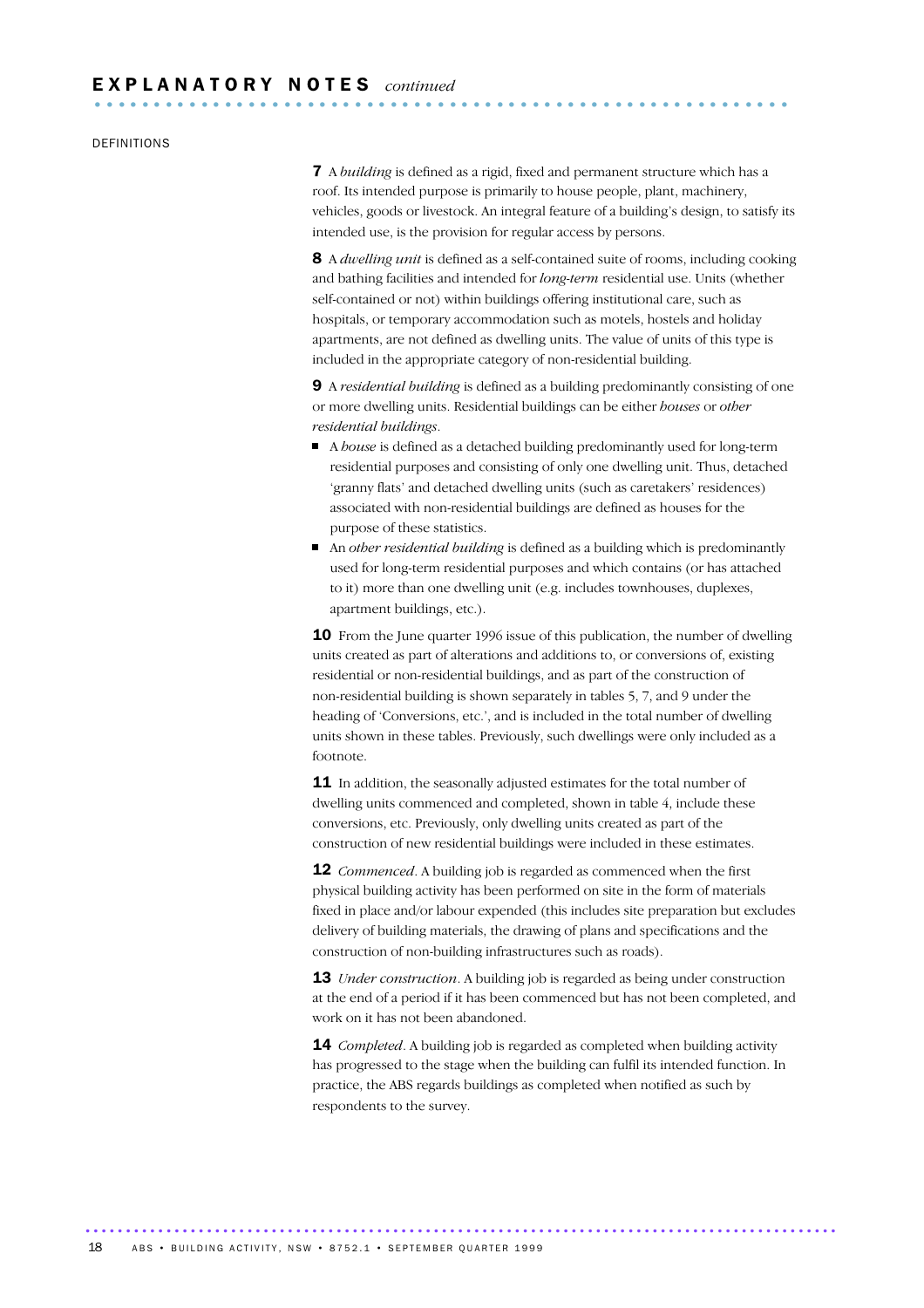### VALUATION OF BUILDING JOBS

**15** The value series in this publication are derived from estimates reported on survey returns as follows.

- *Value of building commenced or under construction* represents the anticipated completion value based, where practicable, on estimated market or contract price of building jobs excluding the value of land and landscaping. Site preparation costs are included. Where jobs proceed over several quarters, the anticipated completion value reported on the return for the first (commencement) quarter may be amended on returns for subsequent (under construction) quarters as the job nears completion.
- *Value of building completed* represents the actual completion value based, where practicable, on the market or contract price of jobs including site preparation costs but excluding the value of land and landscaping.
- *Value of building work done during the period* represents the estimated value of building work actually carried out during the quarter on jobs which have commenced.
- *Value of building work yet to be done* represents the difference between the anticipated completion value and the estimated value of work done up to the end of the period on jobs commenced but not completed.

## BUILDING CLASSIFICATION

16 *Ownership.* The ownership of a building is classified as either *public sector* or *private sector* according to the sector of the intended owner of the completed building as evident at the time of approval. Residential buildings being constructed by private sector builders under government housing authority schemes whereby the authority has contracted, or intends to contract, to purchase the buildings on or before completion, are classified as public sector.

17 *Functional classification of buildings.* A building is classified according to its intended major function. Hence, a building which is ancillary to other buildings or forms a part of a group of related buildings is classified to the function of the building and not to the function of the group as a whole. An example of this can be seen in the treatment of building work approved for a factory complex. In this case a detached administration building would be classified to Offices, a detached cafeteria building to Shops, while factory buildings would be classified to Factories. An exception to this rule is the treatment of group accommodation buildings where, for example, a student accommodation building on a university campus would be classified to Educational.

18 Examples of the types of buildings included under each main functional heading are shown in the following list.

- *Houses*. Includes cottages, bungalows, detached caretakers'/managers' cottages, rectories.
- *Other residential buildings.* Includes blocks of flats, home units, attached townhouses, villa units, terrace houses, semi-detached houses, maisonettes.
- *Hotels, etc.* Includes motels, hostels, boarding houses, guest houses, holiday apartment buildings.
- *Shops*. Includes retail shops, restaurants, cafes, taverns, dry cleaners, laundromats, hair salons, shopping arcades.
- *Factories*. Includes paper mills, oil refinery buildings, brickworks, foundries, powerhouses, manufacturing laboratories, workshops as part of a manufacturing process.
- *Offices*. Includes banks, post offices, council chambers, head and regional offices.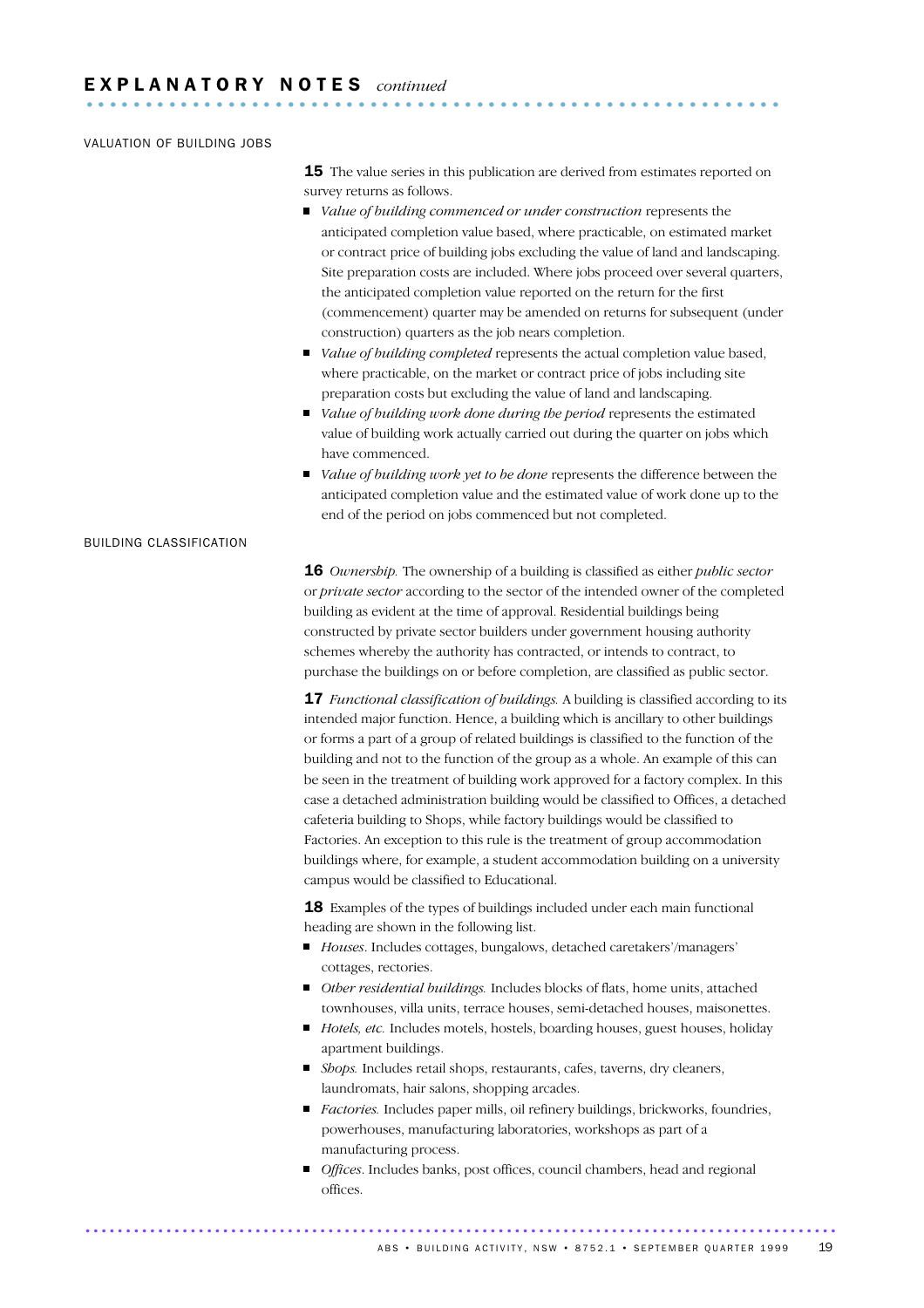#### BUILDING CLASSIFICATION *continued*

- *Other business premises*. Includes warehouses, storage depots, service stations, transport depots and terminals, car parks, electricity substation buildings, pumping station buildings, telephone exchanges, mail sorting centres, broadcasting stations, film studios.
- *Educational.* Includes schools, colleges, universities, kindergartens, libraries, museums, art galleries, research and teaching laboratories, theological colleges.
- *Religious*. Includes churches, chapels, temples.
- *Health*. Includes hospitals, nursing homes, surgeries, clinics, medical centres*.*
- *Entertainment and recreational*. Includes clubs, theatres, cinemas, public halls, gymnasiums, grandstands, squash courts, sports and recreation centres.
- *Miscellaneous*. Includes law courts, homes for the aged (where medical care is not provided as a normal service), orphanages, gaols, barracks, mine buildings, glasshouses, livestock sheds, shearing sheds, fruit and skin drying sheds, public toilets, and ambulance, fire and police stations.

#### RELIABILITY OF THE ESTIMATES

19 Since the figures for private sector house building activity (including alterations and additions to private sector houses) are derived from information obtained from a sample of approved building jobs, they are subject to sampling error; that is, they may differ from the figures that would have been obtained if information for all approved jobs for the relevant period had been included in the survey. One measure of the likely difference is given by the standard error (SE), which indicates the extent to which an estimate might have varied by chance because only a sample of approved jobs was included. There are about two chances in three that a sample estimate will differ by less than one SE from the figure that would have been obtained if all approved jobs had been included, and about nineteen chances in twenty that the difference will be less than two SEs. Another measure of sampling variability is the relative standard error (RSE), which is obtained by expressing the SE as a percentage of the estimate to which it refers. The RSEs of estimates provide an indication of the percentage errors likely to have occurred due to sampling, and are shown in table 15.

20 An example of the use of RSEs is as follows. Assume that the estimate of the number of new private sector houses commenced during the latest quarter is 2,000 (for actual estimate see table 5) and that the associated RSE is 2.5 per cent (for actual percentage see table 15). There would then be about two chances in three that the number which would have been obtained if information had been collected about all approved private sector house jobs would have been within the range 1,950 to 2,050 (2.5 per cent of 2,000 is 50) and about nineteen chances in twenty that the number would have been within the range 1,900 to 2,100.

**21** The imprecision due to sampling variability, which is measured by the RSE, should not be confused with inaccuracies that may occur because of inadequacies in the source of building approval information, imperfections in reporting by respondents, and errors made in the coding and processing of data. Inaccuracies of this kind are referred to as non-sampling error, and may occur in any enumeration whether it be a full count or only a sample. Every effort is made to reduce the non-sampling error to a minimum by the careful design of questionnaires, efforts to obtain responses for all selected jobs, and efficient operating procedures.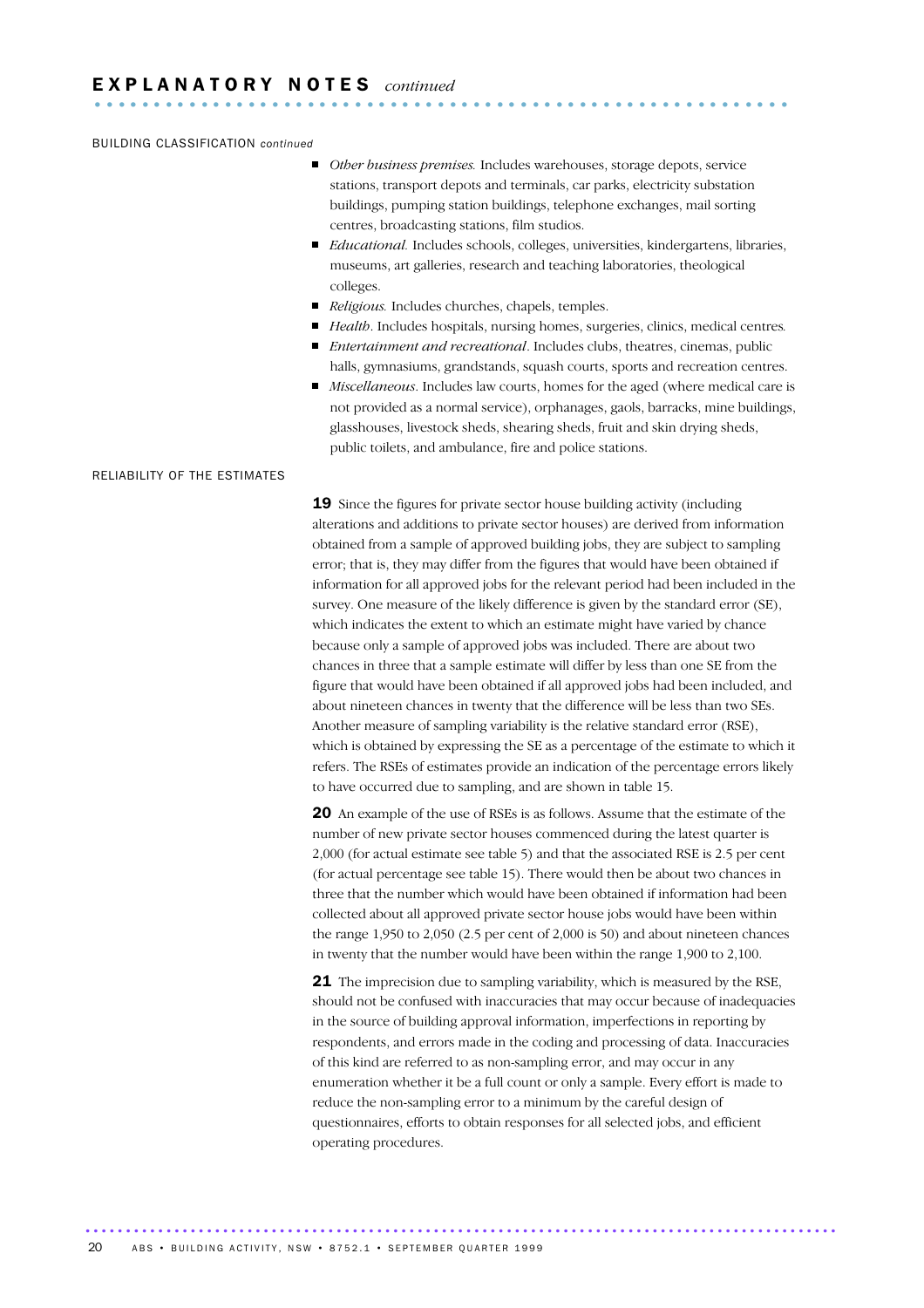## SEASONAL ADJUSTMENT

22 Seasonally adjusted building statistics are shown in tables 2 to 4. In the seasonally adjusted series, account has been taken of normal seasonal factors and the effect of movement in the date of Easter which may, in successive years, affect figures for different quarters. Further information about seasonal adjustment can be obtained from the Assistant Director of Time Series Analysis on Canberra 02 6252 6345.

23 Since seasonally adjusted statistics reflect both irregular and trend movements, an upward or downward movement in a seasonally adjusted series does not necessarily indicate a change of trend. Particular care should therefore be taken in interpreting individual quarter-to-quarter movements. Each of the component series shown has been seasonally adjusted independently. As a consequence, while the unadjusted components in the original series shown add to the totals, the adjusted components may not add to the adjusted totals. Further, the difference between independently seasonally adjusted series does not necessarily produce series which are optimal or even adequate adjustments of the similarly derived original series. Thus the figures which can be derived by subtracting seasonally adjusted private sector dwelling units from the seasonally adjusted total should not be used to represent seasonally adjusted public sector dwelling units.

24 As happens with all seasonally adjusted series, the seasonal factors are reviewed annually to take account of each additional year's data. For the Building Activity Survey, the results of the latest review are shown in the December quarter issue each year.

## CHAIN VOLUME MEASURES

25 Chain volume estimates of the value of commencements and work done are shown in tables 1 and 2. While current price estimates of the value of commencements and work done reflect both price and volume changes, chain volume estimates measure changes in value after the direct effects of price changes have been eliminated and therefore only reflect volume changes. The deflators used to revalue the current price estimates in this publication are derived from the same price data underlying the deflators compiled for the dwellings and new other building components of the national accounts aggregate 'Gross fixed capital formation'.

26 The chain volume measures of commencements and work done appearing in this publication are annually reweighted chain Laspeyres indexes referenced to current price values in a chosen reference year (currently 1997–98). The reference year will be updated annually in the June quarter publication. Each year's data in the value of commencements and work done series are based on the prices of the previous year, except for the quarters of the latest incomplete year which are based upon the current reference year (i.e. 1997–98). Comparability with previous years is achieved by linking (or chaining) the series together to form a continuous time series. Further information on the nature and concepts of chain volume measures is contained in the ABS *Information Paper: Introduction of Chain Volume Measures in the Australian National Accounts* (Cat. no. 5248.0).

27 The factors used to seasonally adjust the chain volume measures are identical to those used to adjust the corresponding current price series.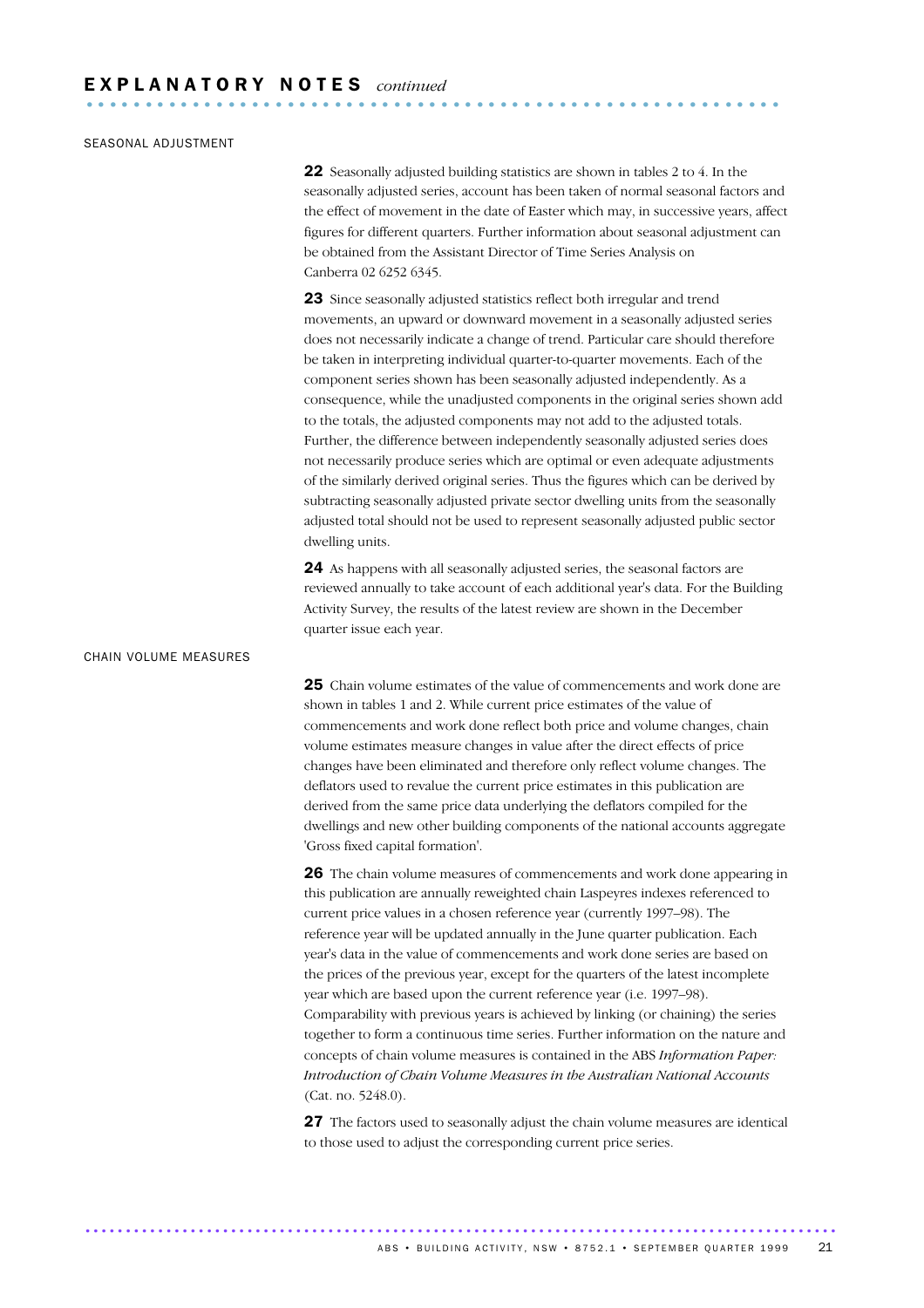#### ACKNOWLEDGMENT

28 ABS publications draw extensively on information provided freely by individuals, businesses, governments and other organisations. Their continued cooperation is very much appreciated: without it, the wide range of statistics published by the ABS would not be available. Information received by the ABS is treated in strict confidence as required by the *Census and Statistics Act 1905.*

## UNPUBLISHED DATA AND RELATED PUBLICATIONS

29 The ABS can also make available certain building approvals and activity data which are not published. Where it is not practicable to provide the required information by telephone, it can be provided via fax, photocopy, computer printout, floppy disk and email. A charge may be made for providing unpublished information in these forms. Inquiries should be made to Information Inquiries on Sydney 02 9268 4611 or any ABS State office.

30 Users may also wish to refer to the following publications which are available on request:

*Building Activity, Australia* (Cat. no. 8752.0) — issued quarterly *Building Activity, Australia: Building Work Done, Preliminary* (Cat. no. 8755.0) — issued quarterly

*Building Activity, Australia: Dwelling Unit Commencements, Preliminary* (Cat. no. 8750.0) — issued quarterly

*Building Approvals, Australi*a (Cat. no. 8731.0) — issued monthly

*Building Approvals, New South Wales and Australian Capital Territor*y  $(Cat. no. 8731.1)$  — issued monthly

*Engineering Construction Activity, Australia* (Cat. no. 8762.0) issued quarterly

*Housing Finance for Owner Occupation, Australia* (Cat. no. 5609.0) issued monthly

31 Current publications produced by the ABS are listed in the *Catalogue of Publications and Products* (Cat. no. 1101.0). The ABS also issues, on Tuesdays and Fridays, a *Release Advice* (Cat. no. 1105.0) which lists publications to be released in the next few days. The Catalogue and Release Advice are available from any ABS office.